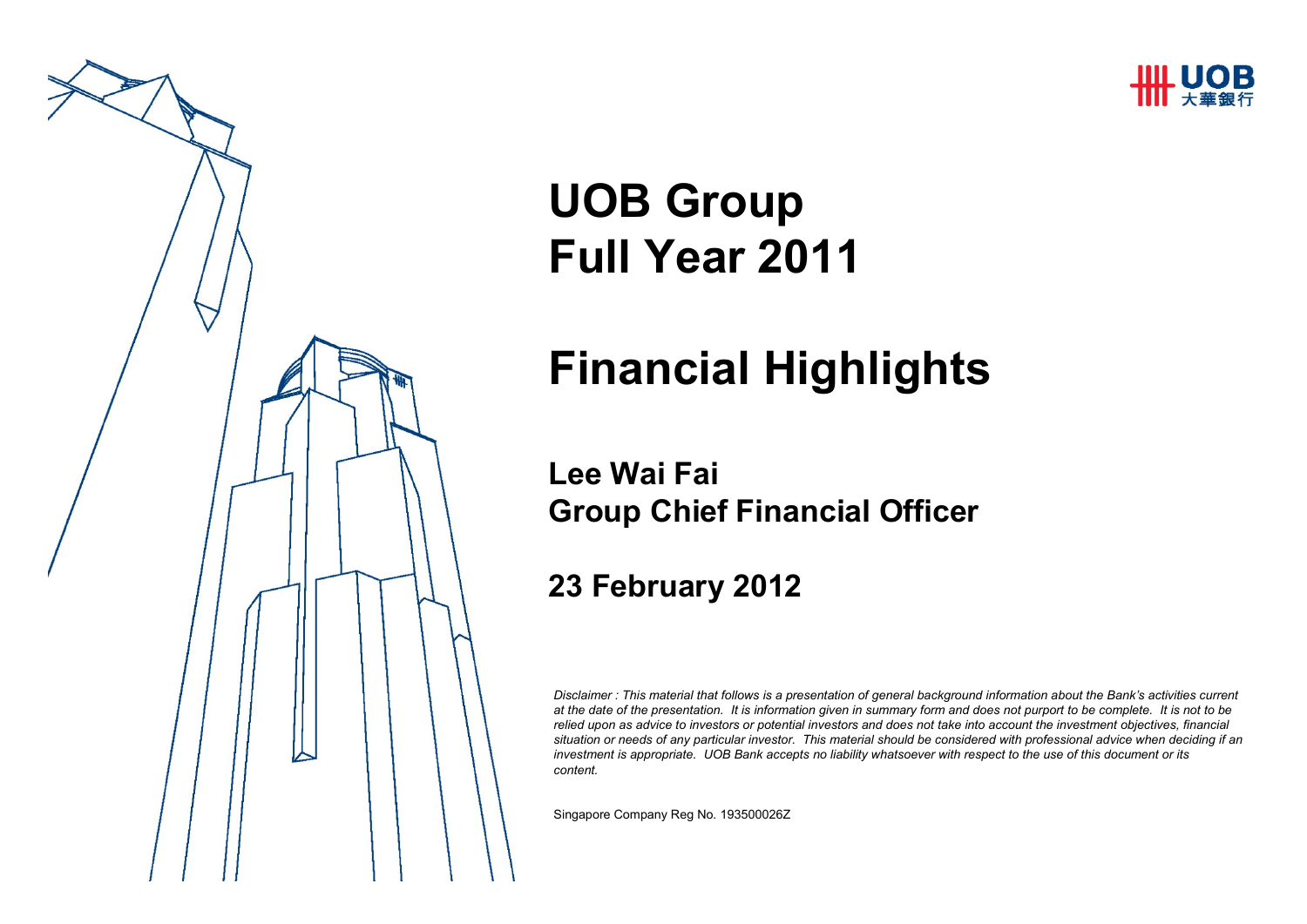## **UOB Group NPAT at \$2.3 billion in FY2011**



|                                               | 2011  | 2010  | $+$ /(-)      |
|-----------------------------------------------|-------|-------|---------------|
|                                               | \$m\$ | \$m\$ | $\frac{9}{6}$ |
| Net interest income                           | 3,678 | 3,532 | 4.1           |
| Fee and commission income                     | 1,318 | 1,163 | 13.3          |
| Other non-interest income                     | 703   | 811   | (13.4)        |
| <b>Total income</b>                           | 5,699 | 5,507 | 3.5           |
| Less: Total expenses                          | 2,450 | 2,258 | 8.5           |
| <b>Operating profit</b>                       | 3,248 | 3,249 |               |
| Less: Intangible assets amortised             | 10    | 11    | (4.7)         |
| Individual impairment - loans                 | 163   | 190   | (14.4)        |
| Individual impairment - other assets          | 58    | 48    | 21.1          |
| Collective impairment                         | 303   | 236   | 28.2          |
| Add: Share of profit of associates            | 93    | 139   | (33.0)        |
| Less: Tax & non-controlling interests         | 481   | 478   | 0.7           |
| <b>Core Net Profit After Tax</b>              | 2,327 | 2,426 | (4.1)         |
| Add: One-time gain (sale of UOB Life and UIC) |       | 270   | <b>NM</b>     |
| <b>Net Profit After Tax</b>                   | 2,327 | 2,696 | (13.7)        |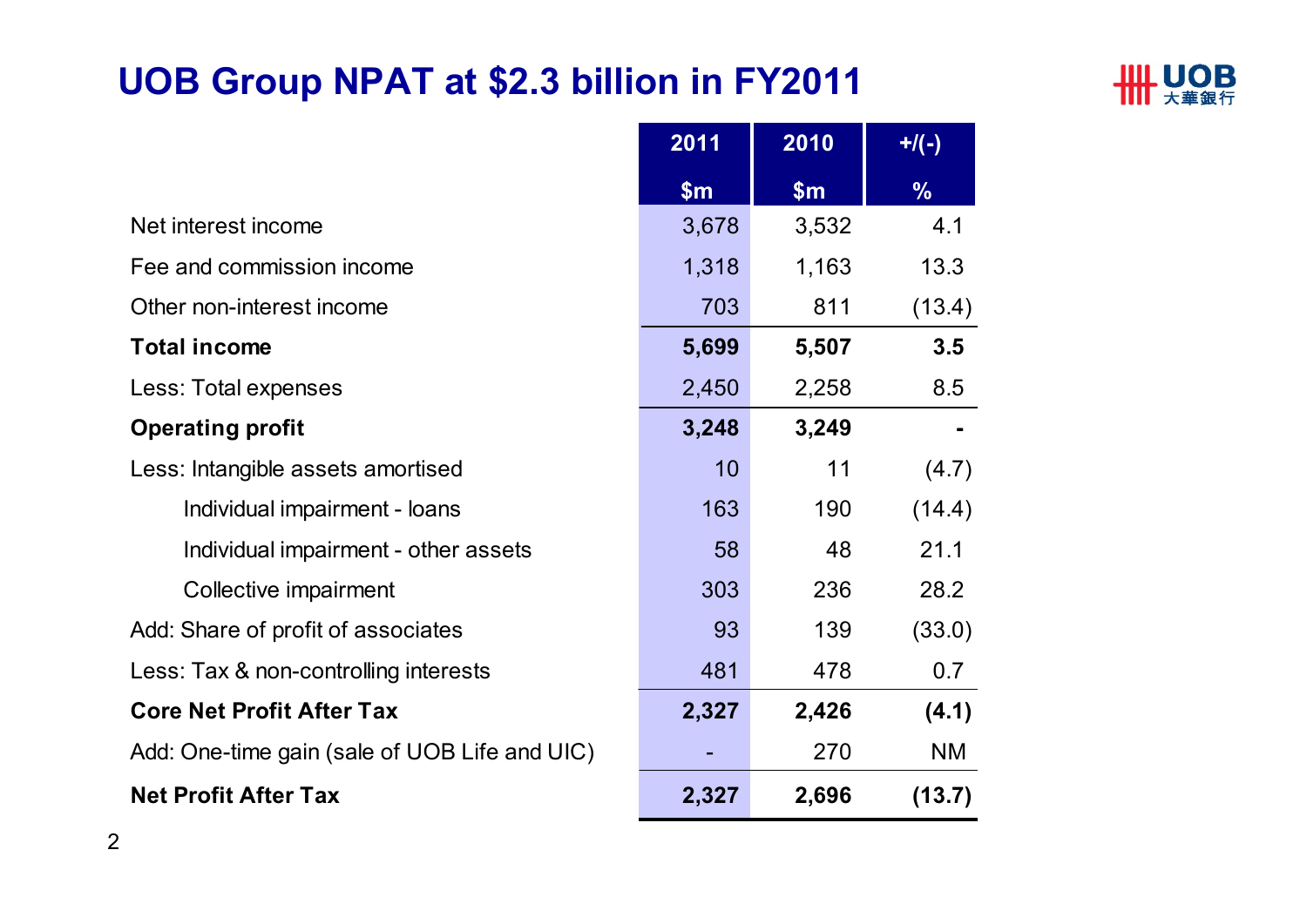# **Net Profit Up 7% QoQ to \$558 million**



|                                               | <b>4Q11</b>    | <b>3Q11</b> | $+$ /(-)      | <b>4Q10</b>    | $+$ /(-)      |
|-----------------------------------------------|----------------|-------------|---------------|----------------|---------------|
|                                               | \$m\$          | \$m\$       | $\frac{0}{6}$ | \$m\$          | $\frac{9}{6}$ |
| Net interest income                           | 978            | 915         | 6.9           | 865            | 13.1          |
| Fee and commission income                     | 327            | 323         | 1.0           | 310            | 5.4           |
| Other non-interest income                     | 173            | 122         | 41.6          | 214            | (19.2)        |
| <b>Total income</b>                           | 1,478          | 1,361       | 8.6           | 1,389          | 6.4           |
| Less: Total expenses                          | 625            | 631         | (1.0)         | 620            | 0.8           |
| <b>Operating profit</b>                       | 853            | 730         | 16.8          | 769            | 10.9          |
| Less: Intangible assets amortised             | 3              | 3           | (1.0)         | $\mathfrak{S}$ | (2.5)         |
| Individual impairment - loans                 | 81             | 26          | >100.0        | 128            | (37.0)        |
| Individual impairment - other assets          | 53             | (3)         | >100.0        | 30             | 77.4          |
| Collective impairment                         | 92             | 77          | 19.3          | 22             | >100.0        |
| Add: Share of profit of associates            | $\overline{0}$ | 19          | (98.7)        | 38             | (99.3)        |
| Less: Tax & non-controlling interests         | 67             | 126         | (46.5)        | 71             | (5.2)         |
| <b>Core Net Profit After Tax</b>              | 558            | 522         | 7.0           | 553            | 0.8           |
| Add: One-time gain (sale of UOB Life and UIC) |                |             |               | 152            | <b>NM</b>     |
| <b>Net Profit After Tax</b>                   | 558            | 522         | 7.0           | 706            | (21.0)        |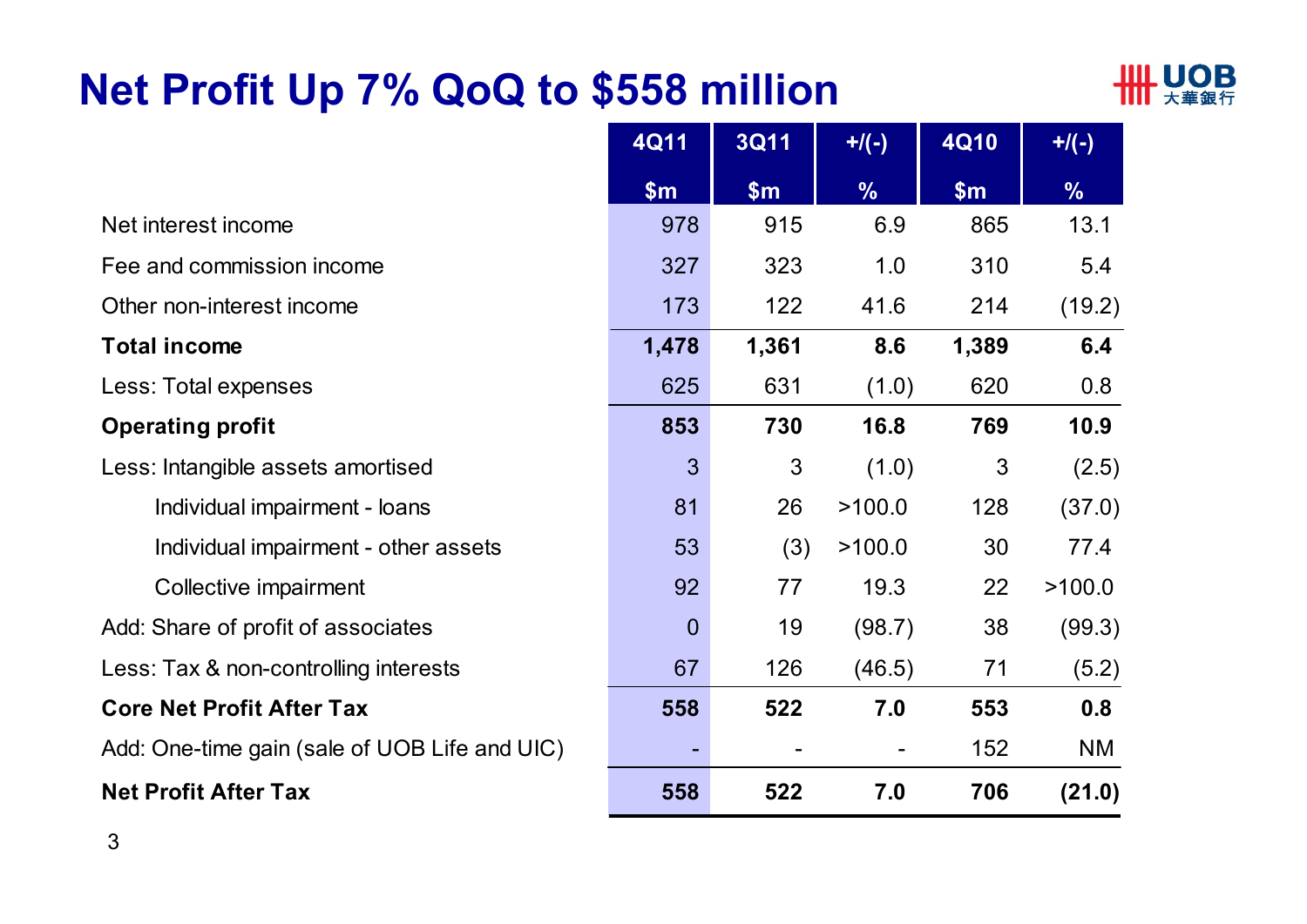

#### **Net Interest Income (NII) and Margin**

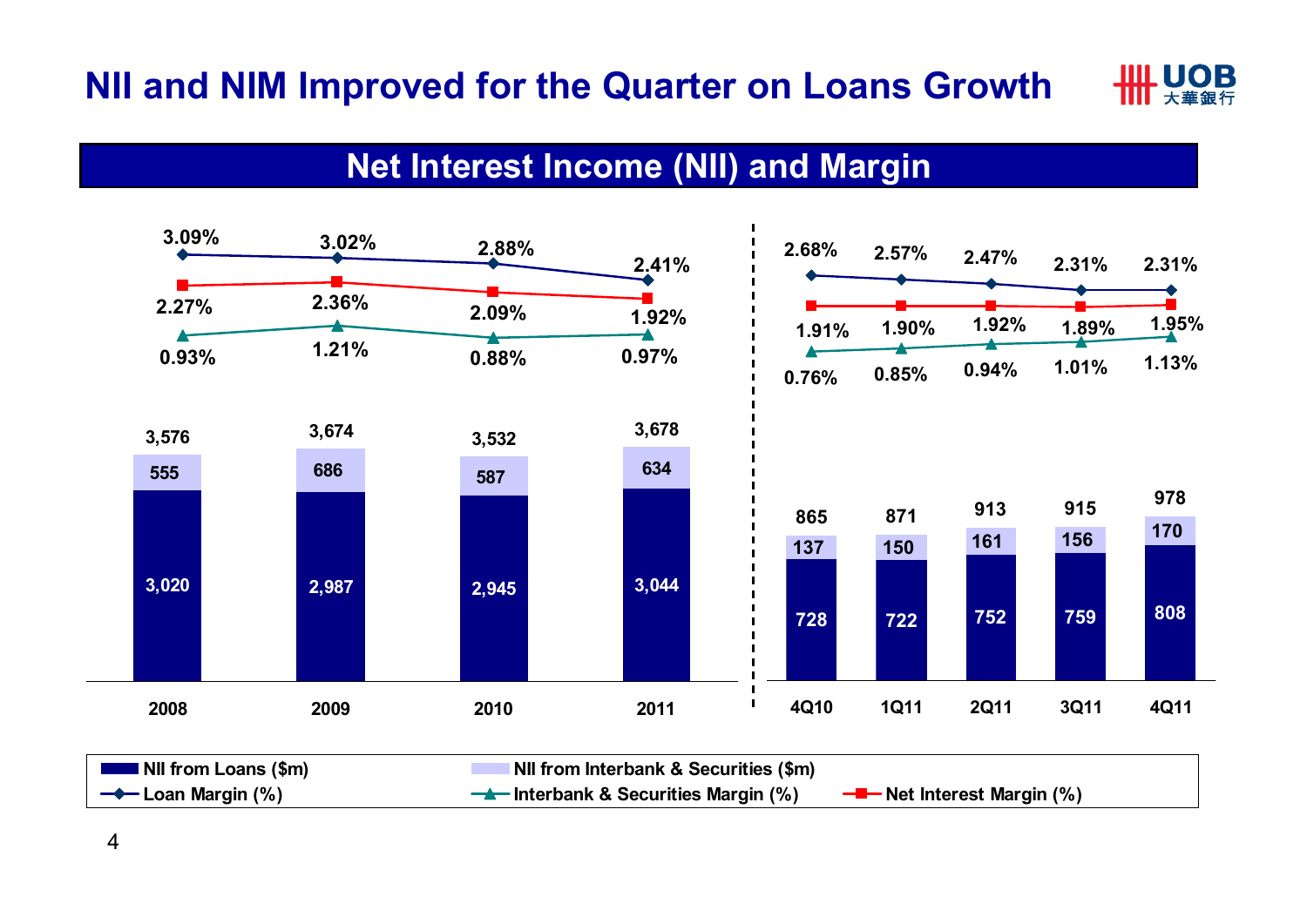#### **Fee Income Strong, Steady Through 2011**



#### **Non-Interest Income (Non-NII) and Non-NII Ratio**



Note: core income excluded gain on UOB Life and UIC for 2010.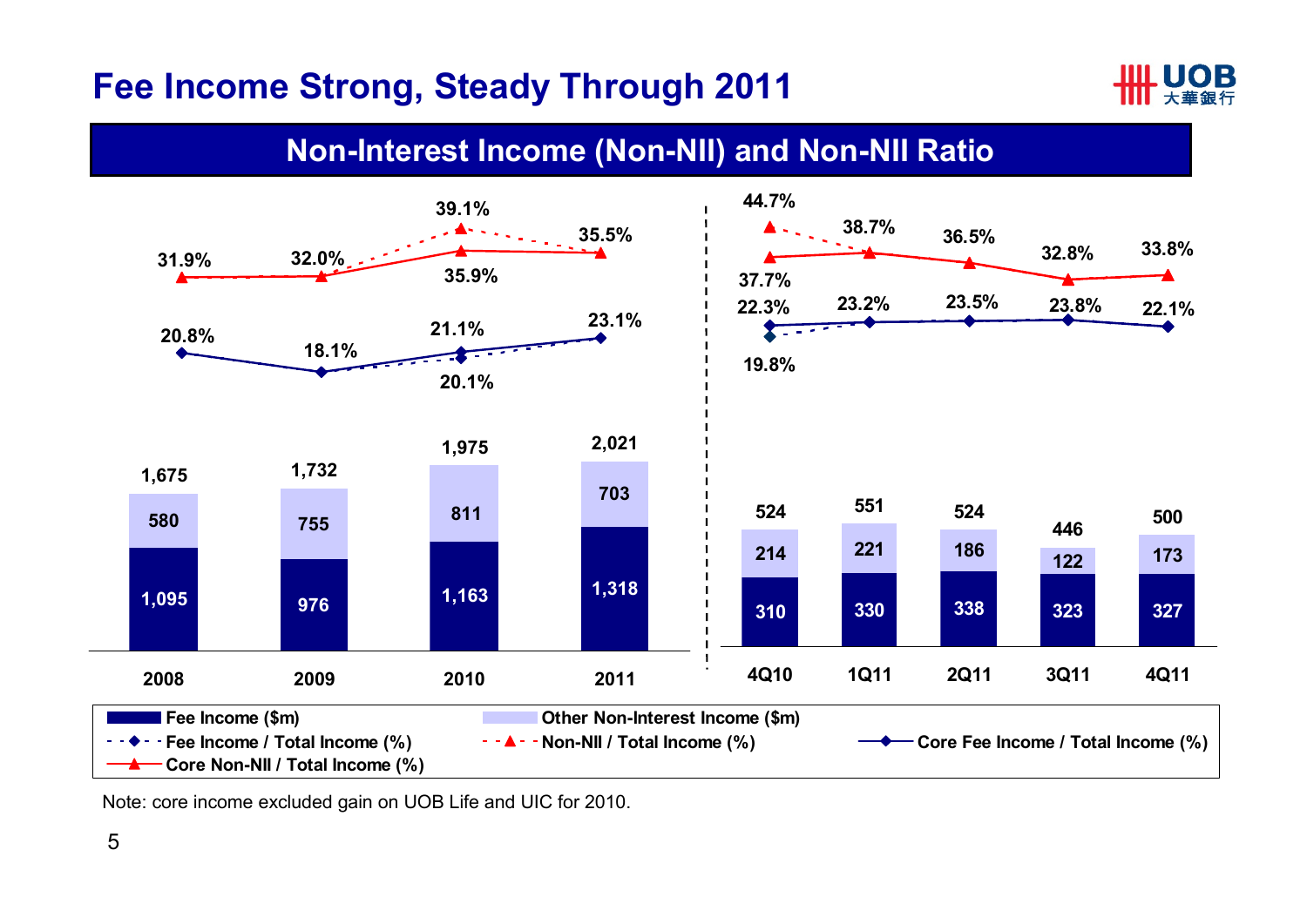#### IL LIOR **Expenses Well Controlled to Support Business Growth**

**Operating Expenses and Expense / Income Ratio**



Note: core income excluded gain on UOB Life and UIC for 2010.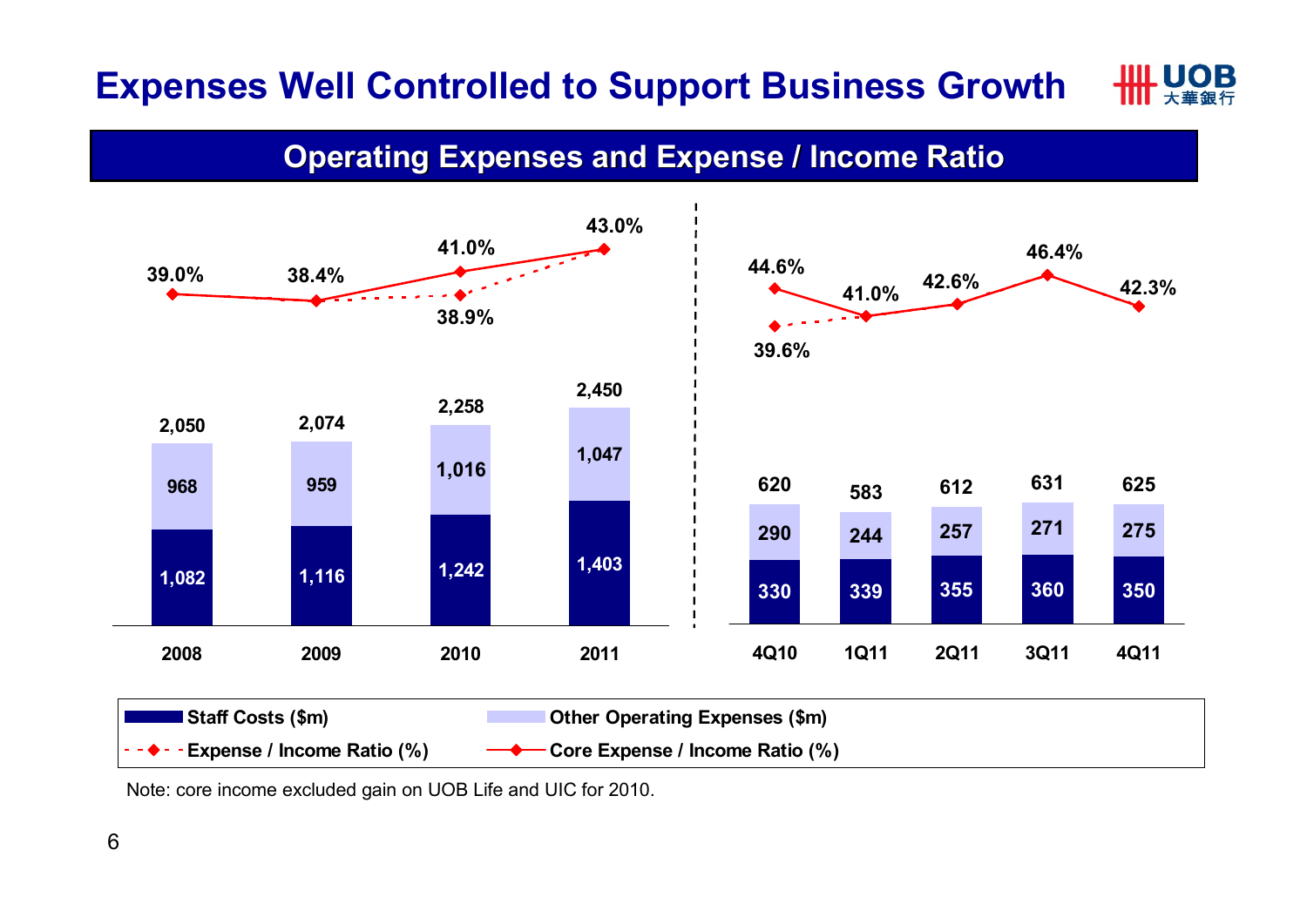#### **Loans Credit Quality Continued to be Stable**



#### **Impairment Charges on Loans**



\* On annualised basis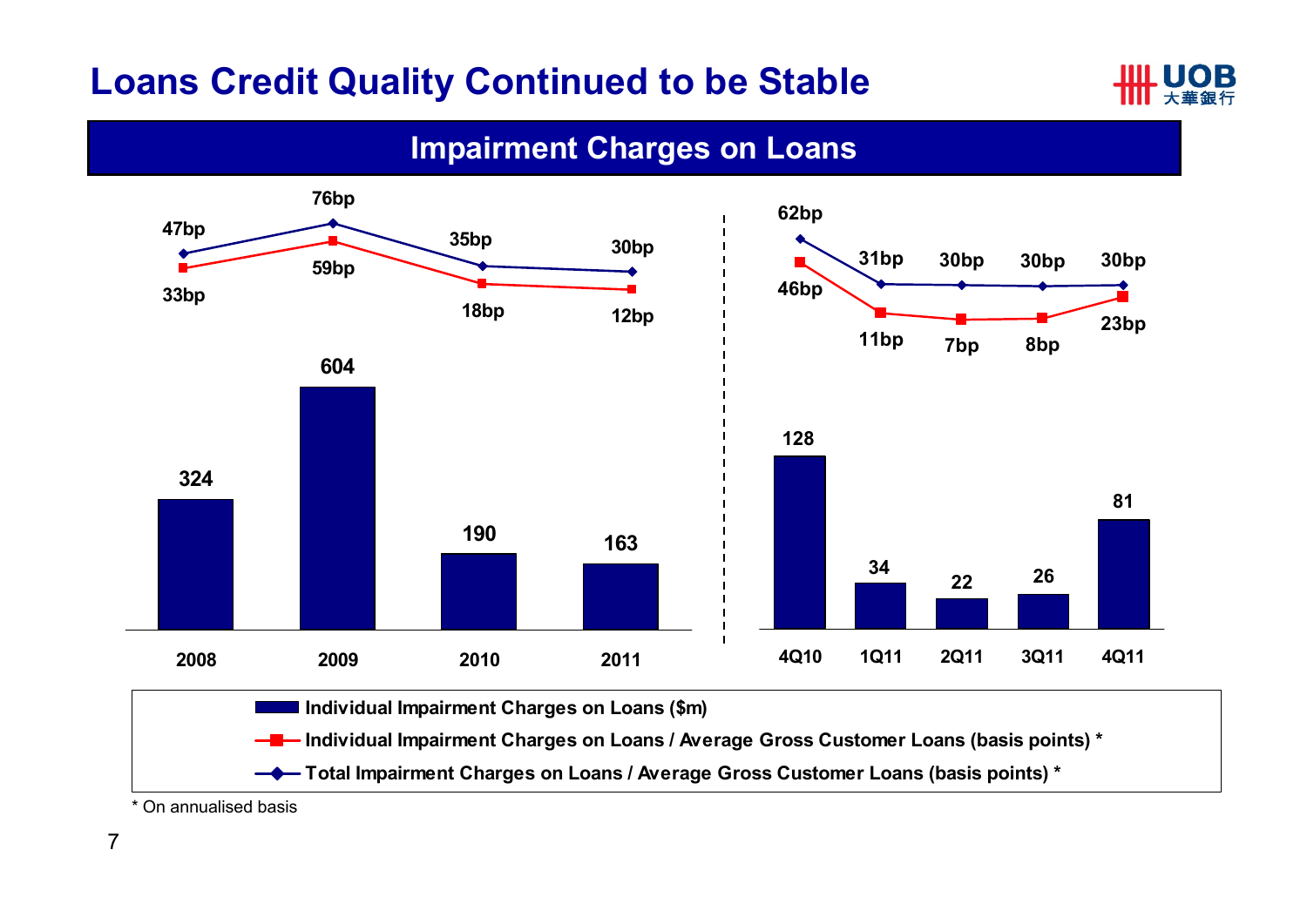## **Performance by Business Segment**



|                                        |       |       |               | 2011<br>5%   |
|----------------------------------------|-------|-------|---------------|--------------|
|                                        | 2011  | 2010  | $+$ /(-)      | 12%          |
| <b>Core Segment Operating Profit</b>   | \$m\$ | \$m\$ | $\frac{0}{0}$ | 34%          |
| Group Retail (GR)                      | 1,100 | 1,088 | 1.1           | 53%          |
| Group Wholesale (GW)                   | 1,712 | 1,452 | 17.9          | Elim $(4)$ % |
| Global Markets & Investment Mgt (GMIM) | 394   | 692   | (43.1)        |              |
| <b>Others</b>                          | 158   | 108   | 46.3          | 2010<br>3%   |
| Elimination                            | (116) | (91)  | (27.5)        | 21%<br>34%   |
| <b>Total</b>                           | 3,248 | 3,249 |               | 45%          |



**Elim (3)%**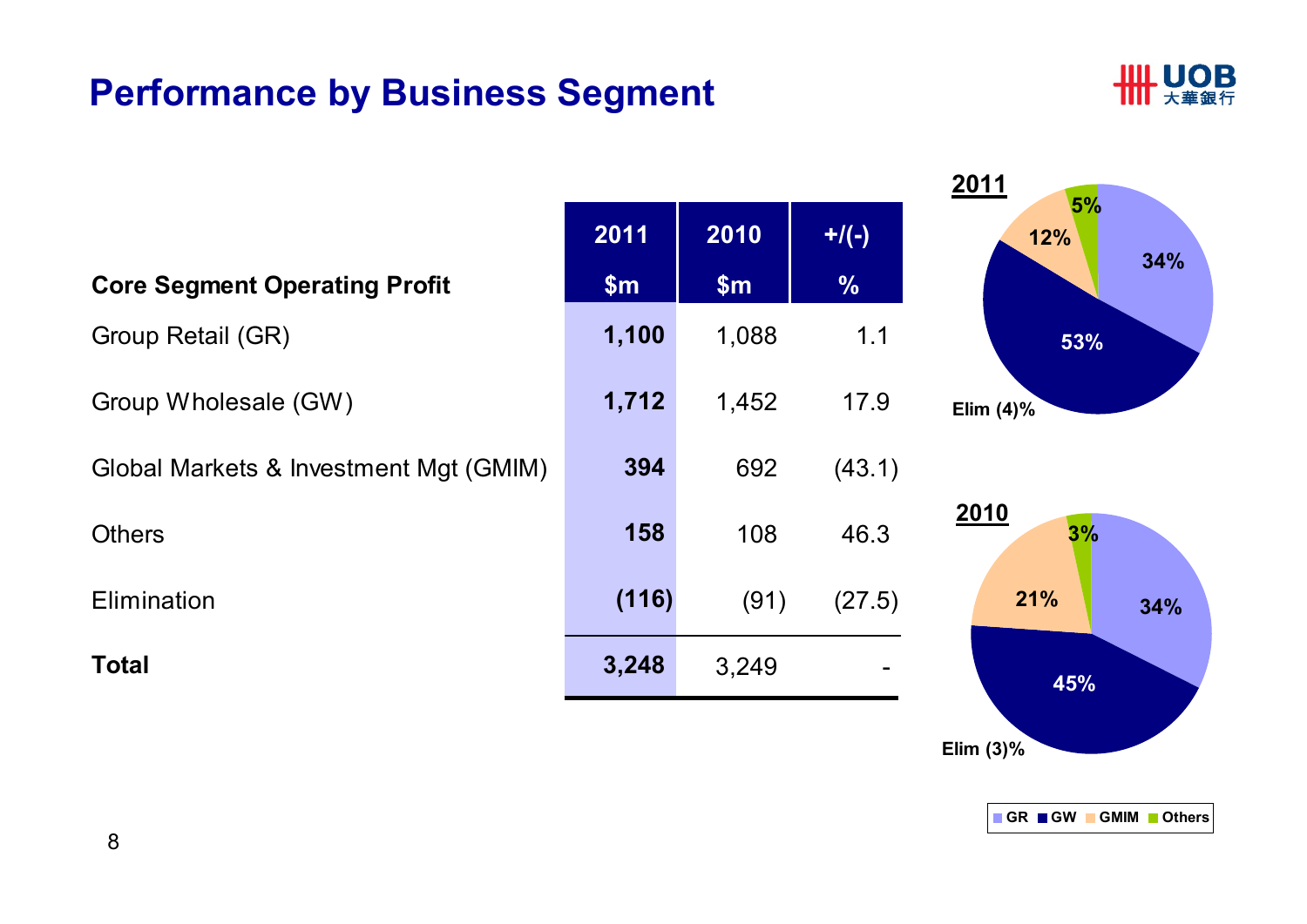## **Regional Franchise Continued to Grow, Operating Profit Rose 14% YoY**



| Core<br><b>Operating</b><br><b>Profit</b> | 2011<br>$\mathsf{Sm}$ | 2010<br>$\mathsf{Sm}$ | $+$ /(-)<br>$\frac{9}{6}$ | At<br>constant<br><b>FX</b> rate<br>$+$ /(-)<br>$\frac{1}{2}$ |
|-------------------------------------------|-----------------------|-----------------------|---------------------------|---------------------------------------------------------------|
| Singapore                                 | 2,008                 | 2,125                 | (5.5)                     | (5.5)                                                         |
| Regional:                                 | 967                   | 883                   | 9.5                       | 13.8                                                          |
| Malaysia                                  | 506                   | 453                   | 11.7                      | 15.0                                                          |
| <b>Thailand</b>                           | 120                   | 131                   | (8.5)                     | (4.5)                                                         |
| Indonesia                                 | 182                   | 186                   | (2.1)                     | 2.4                                                           |
| <b>Greater China</b>                      | 158                   | 112                   | 40.9                      | 49.1                                                          |
| <b>Others</b>                             | 274                   | 240                   | 14.0                      | 16.8                                                          |
| Total                                     | 3,248                 | 3,249                 |                           | 1.2                                                           |



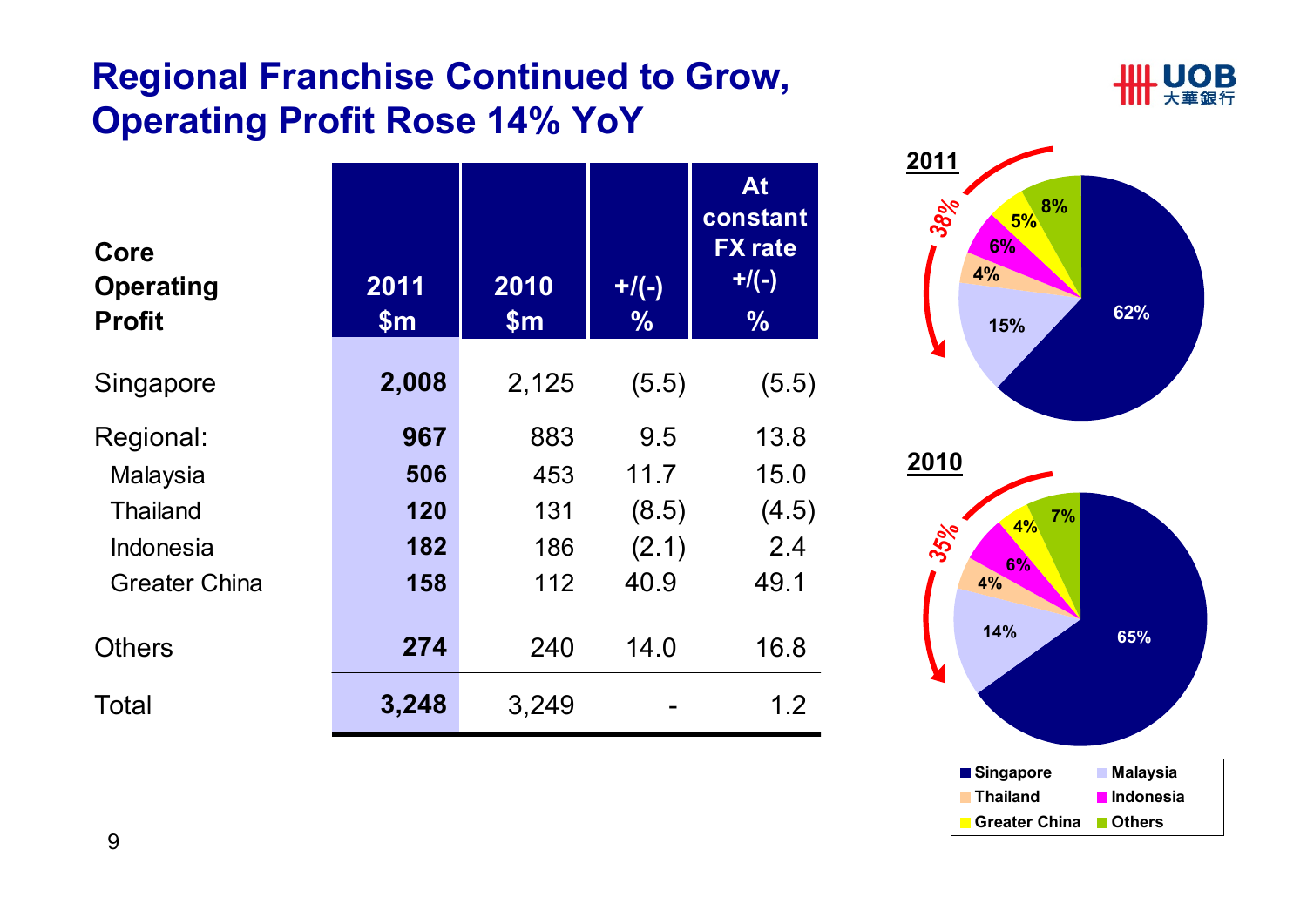#### **Regional Countries Loans Growth Exceeded Singapore**



|                      | 2011    | 2010    | $+$ /(-)      | <b>4Q11</b> | <b>3Q11</b> | $+$ /(-)      |
|----------------------|---------|---------|---------------|-------------|-------------|---------------|
| <b>Gross Loans</b>   | \$m\$   | \$m\$   | $\frac{9}{6}$ | \$m\$       | \$m\$       | $\frac{1}{2}$ |
| Singapore            | 92,268  | 75,534  | 22.2          | 92,268      | 90,156      | 2.3           |
| Regional:            | 42,725  | 31,598  | 35.2          | 42,725      | 41,184      | 3.7           |
| Malaysia             | 20,712  | 15,278  | 35.6          | 20,712      | 19,129      | 8.3           |
| <b>Thailand</b>      | 7,818   | 7,050   | 10.9          | 7,818       | 7,745       | 0.9           |
| Indonesia            | 5,765   | 3,975   | 45.0          | 5,765       | 5,469       | 5.4           |
| <b>Greater China</b> | 8,430   | 5,295   | 59.2          | 8,430       | 8,841       | (4.6)         |
| <b>Others</b>        | 8,949   | 7,990   | 12.0          | 8,949       | 9,093       | (1.6)         |
| Total                | 143,943 | 115,122 | 25.0          | 143,943     | 140,432     | 2.5           |
| <b>USD Loans</b>     | 19,791  | 13,855  | 42.9          | 19,791      | 21,328      | (7.2)         |



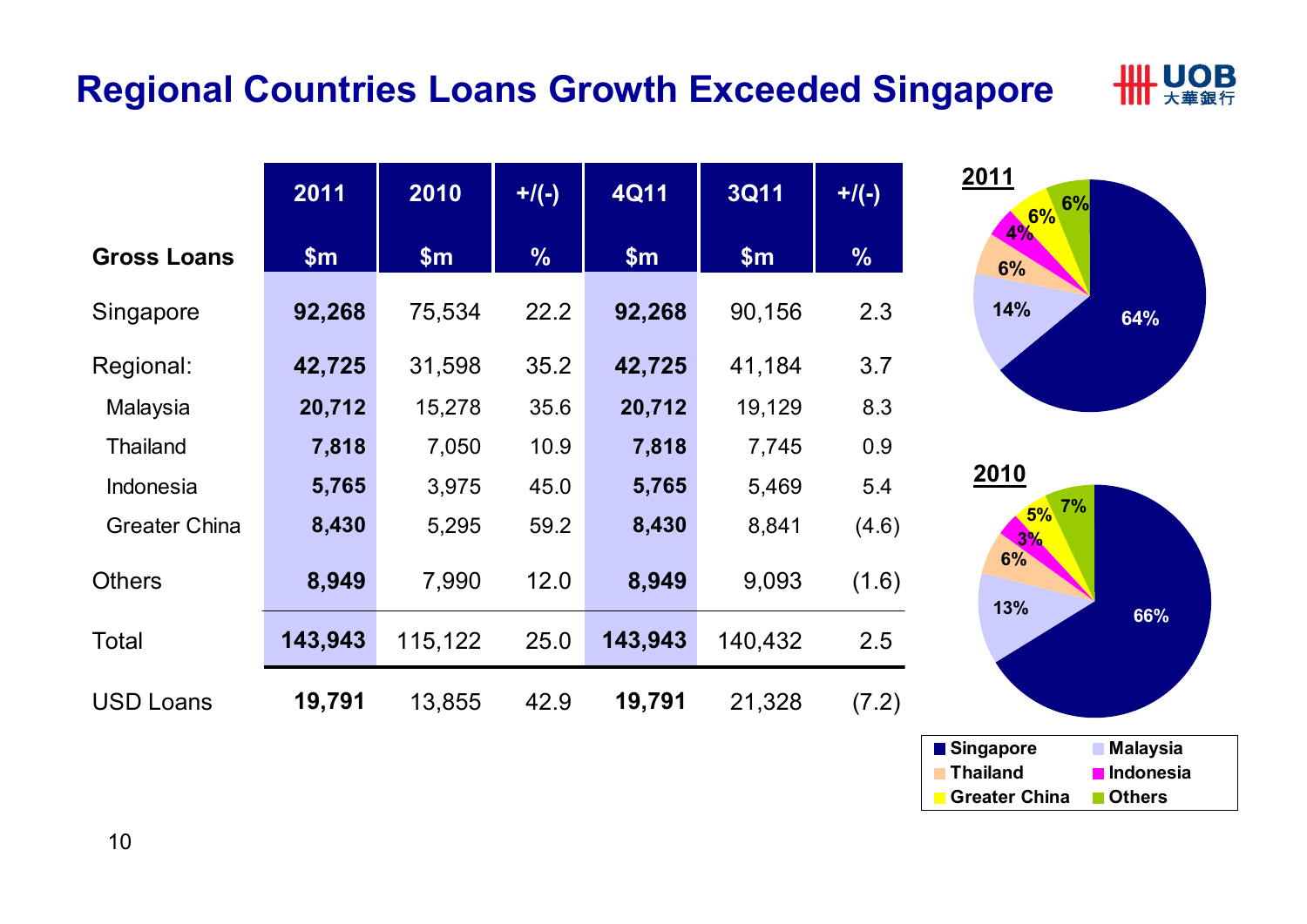# **Deposits Built Up Significantly, Reduced Reliance on Interbank Funding**





\* UOB(Thai) offers bills of exchange to customers as an alternative deposit product, common in Thailand's market. This product serves as an alternative funding source and is reflected separately from deposits.

![](_page_10_Figure_4.jpeg)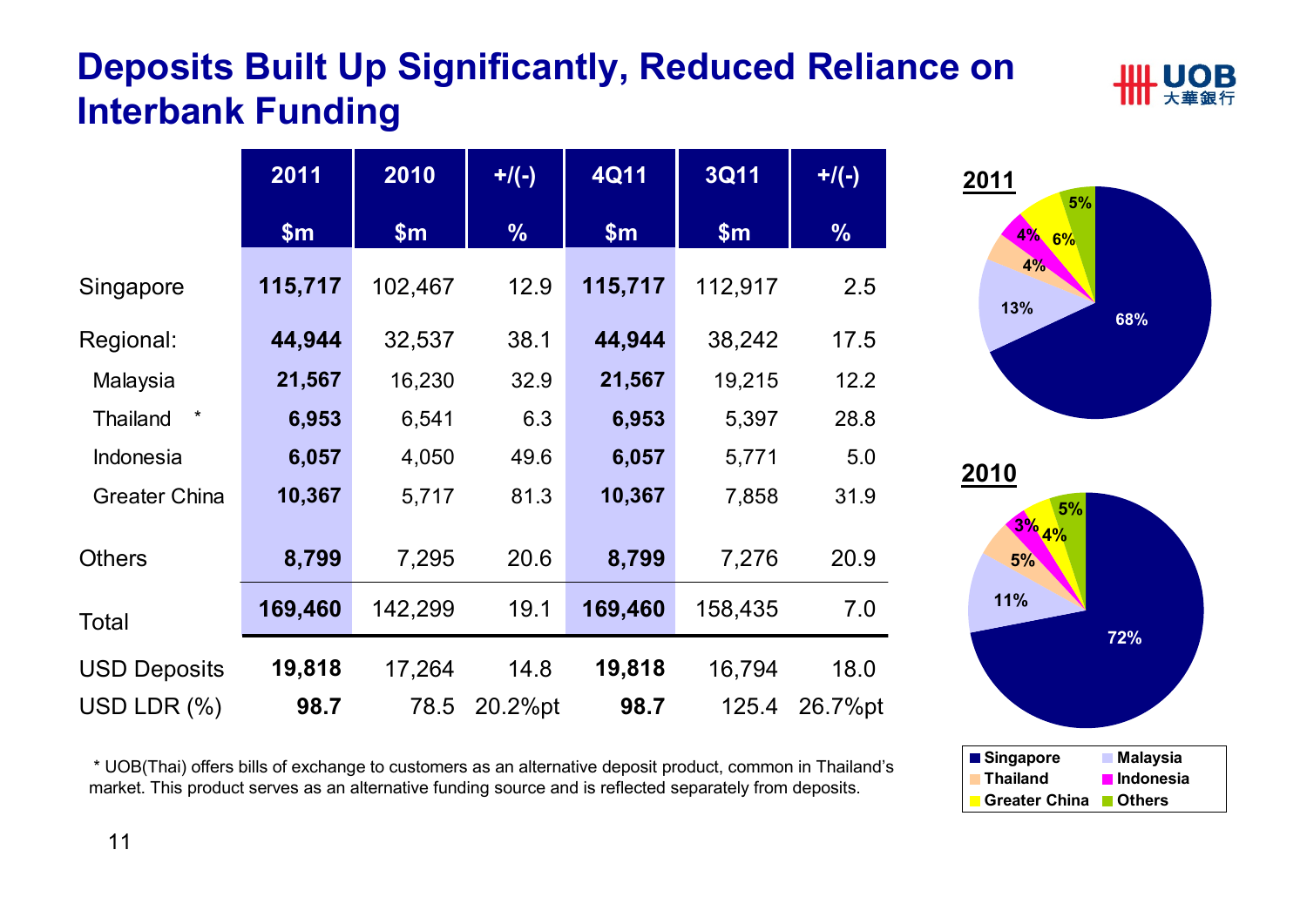## **Liquidity Position Remained Strong and Well Managed, Deposits Kept Pace**

![](_page_11_Figure_1.jpeg)

12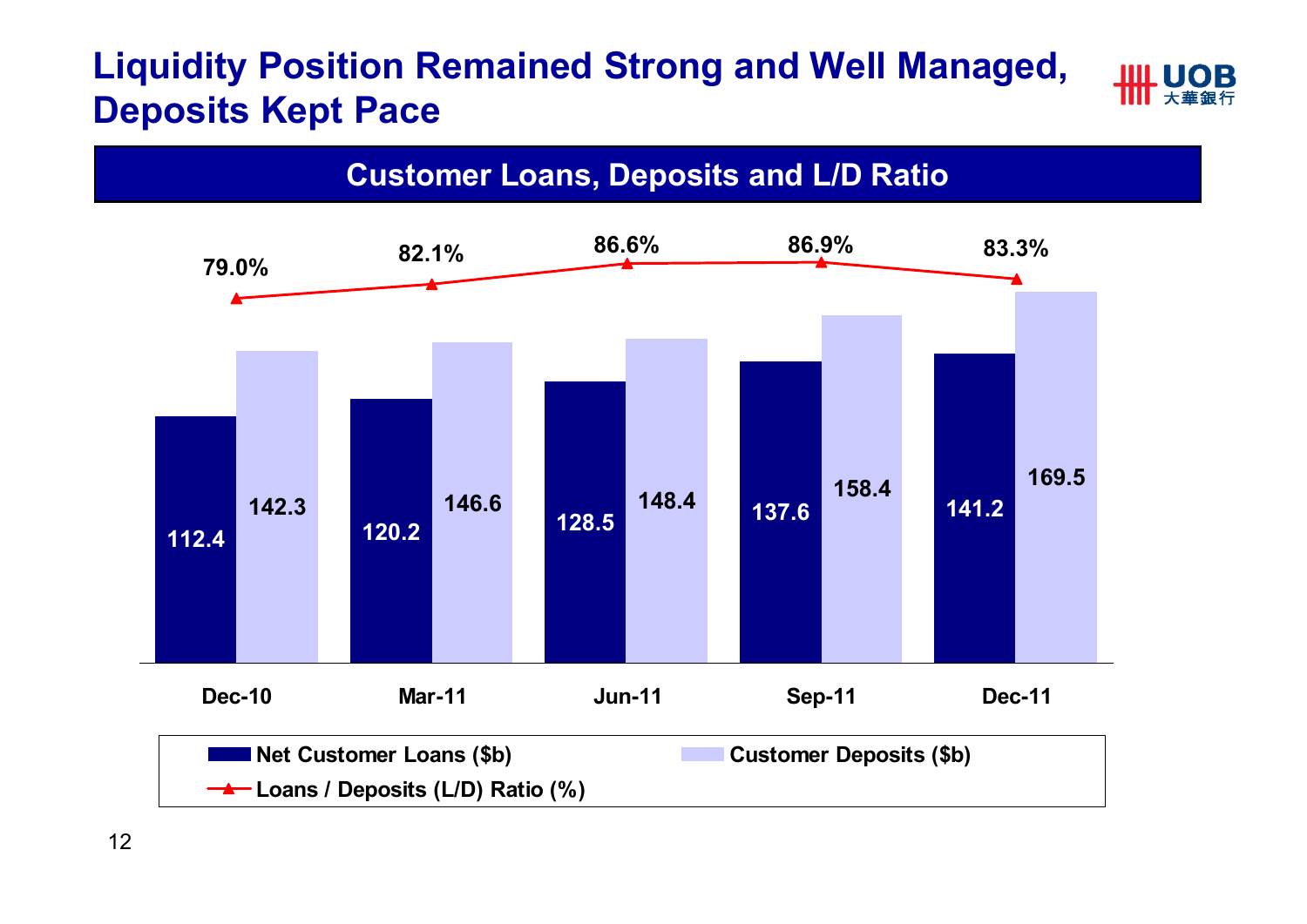## **Loans quality Improved, NPL Trending Down NPL Ratio Improved to 1.4%**

![](_page_12_Picture_1.jpeg)

![](_page_12_Figure_2.jpeg)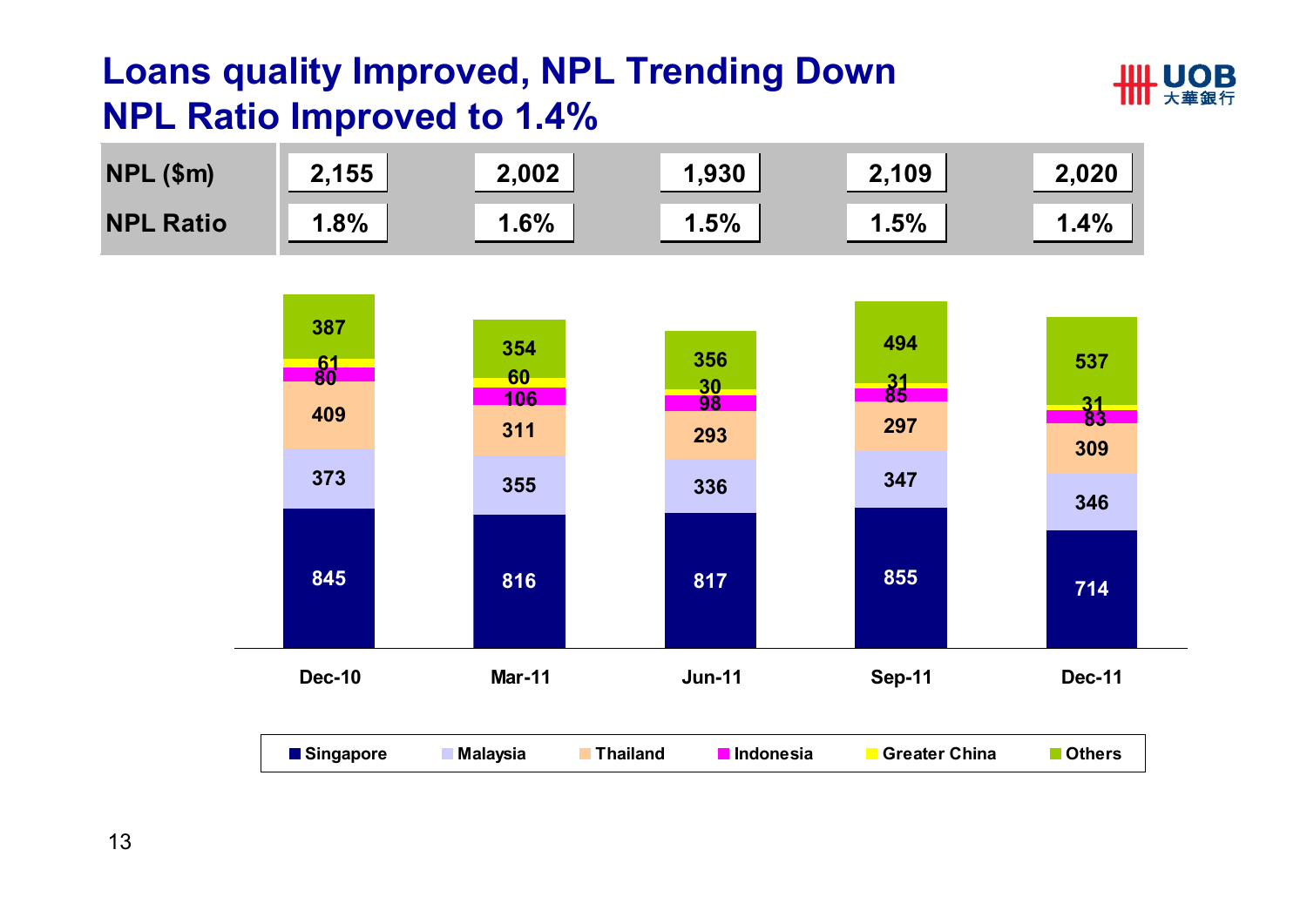#### **High Impairment Coverage Maintained**

![](_page_13_Picture_1.jpeg)

![](_page_13_Figure_2.jpeg)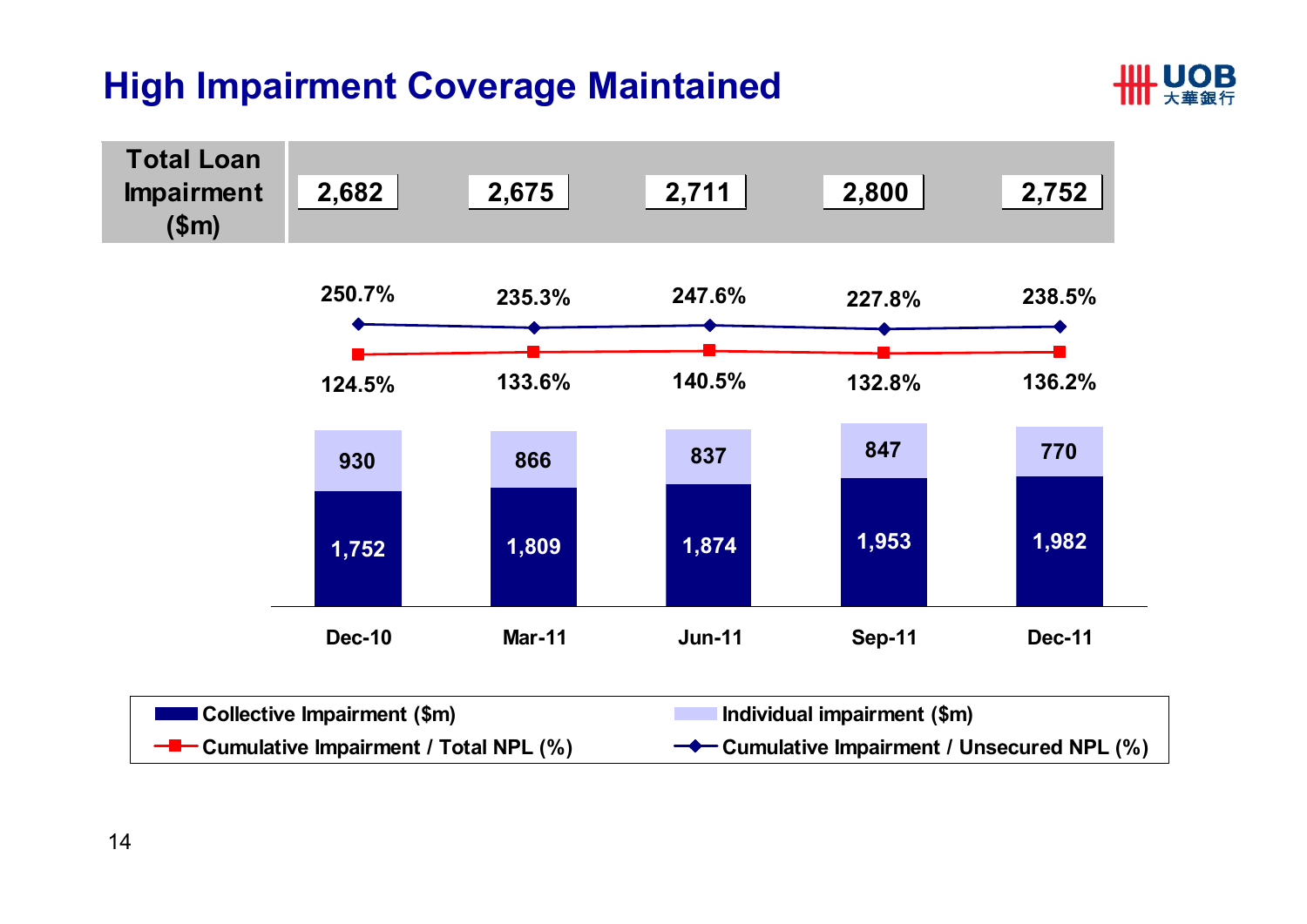## **Capital Ratios Remained Strong**

![](_page_14_Picture_1.jpeg)

![](_page_14_Figure_2.jpeg)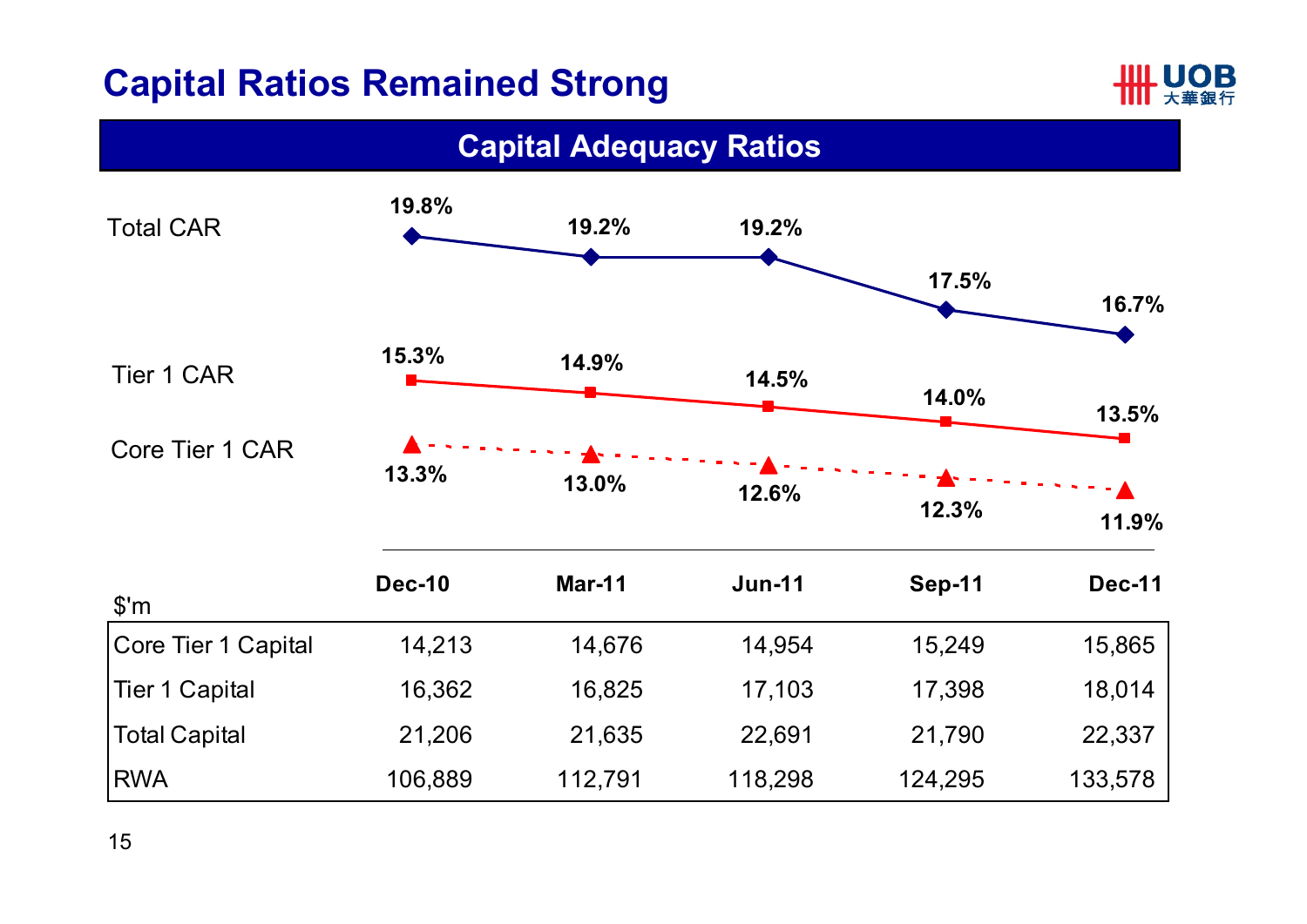#### **Final Dividend of 40 Cents Recommended**

![](_page_15_Picture_1.jpeg)

![](_page_15_Figure_2.jpeg)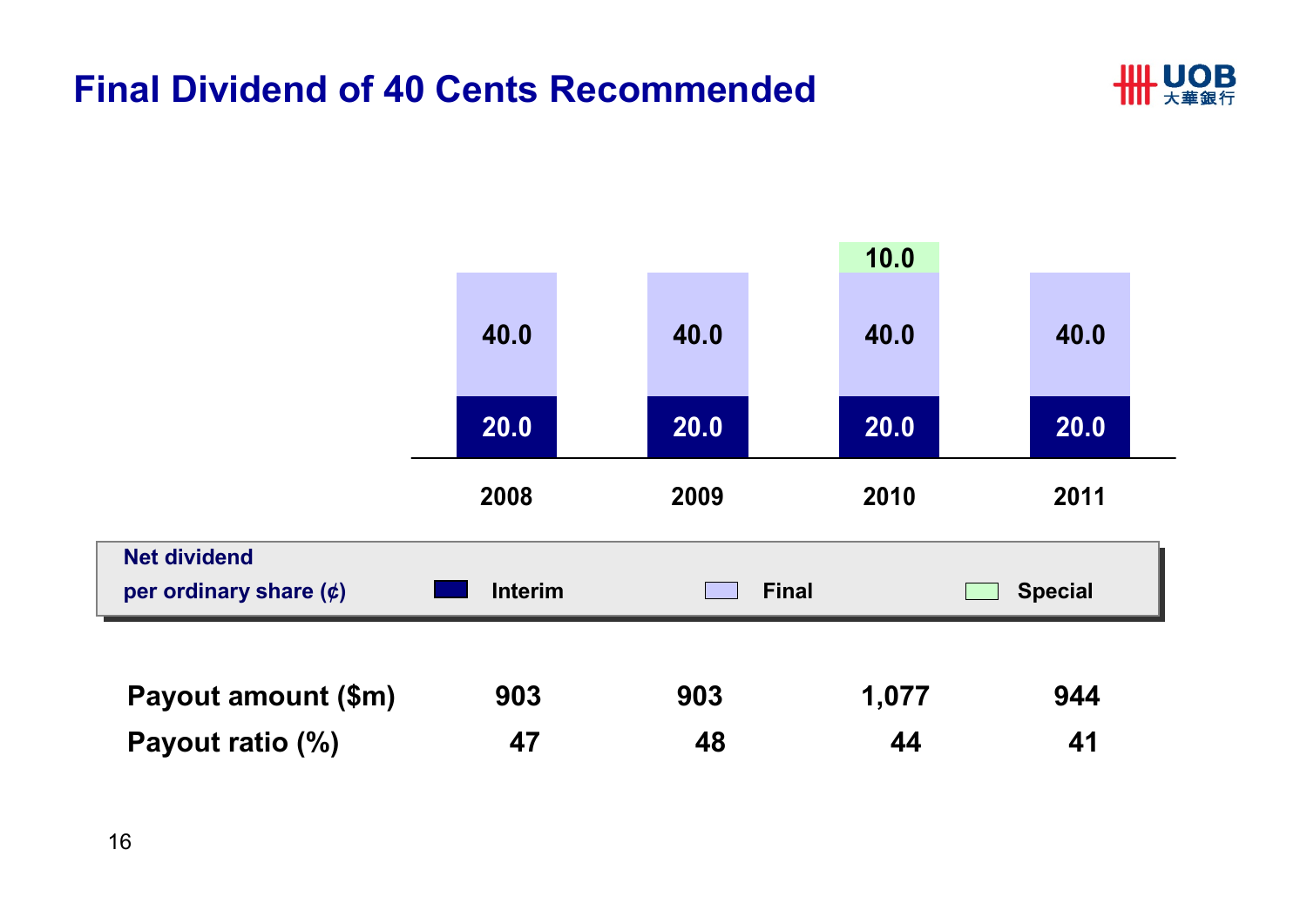#### **In Summary, 2011 Results Showed:**

![](_page_16_Picture_1.jpeg)

- $\mathcal{L}_{\mathcal{A}}$ **Group NPAT achieved \$2.3 billion for FY2011**
- $\mathcal{L}_{\mathcal{A}}$ **4Q11 NPAT at \$558 million, up 7% QoQ**
- $\mathcal{L}_{\mathcal{A}}$  **NII rose 6.9% in 4Q11 and 4.1% for FY2011 mainly on expanded loans volume; NIM increased 6bp to 1.95% in 4Q11.**
- **Fee income grew 13.3% for the year to \$1.3 billion.**
- $\blacksquare$ **Expenses continued to be managed, with cost-income ratio at 43.0%.**
- $\mathbf{r}$  **Gross loans up 25.0% to \$144 billion in 2011. Regional countries grew higher at 35.2% as the Group's regional franchise gained further traction.**
- **Deposits growth, liquidity and funding position continued to be strong. Loans-to-deposits ratio at 83.3%.**
- $\blacksquare$  **Asset quality remained sound, NPL ratio improved to 1.4%. Loans charge off maintained at 30 basis points.**
- **Capital adequacy ratios remained strong and well above regulatory requirements.**
- $\overline{\phantom{a}}$  **Final dividend of 40 cents per ordinary share recommended, payout ratio of 41%.**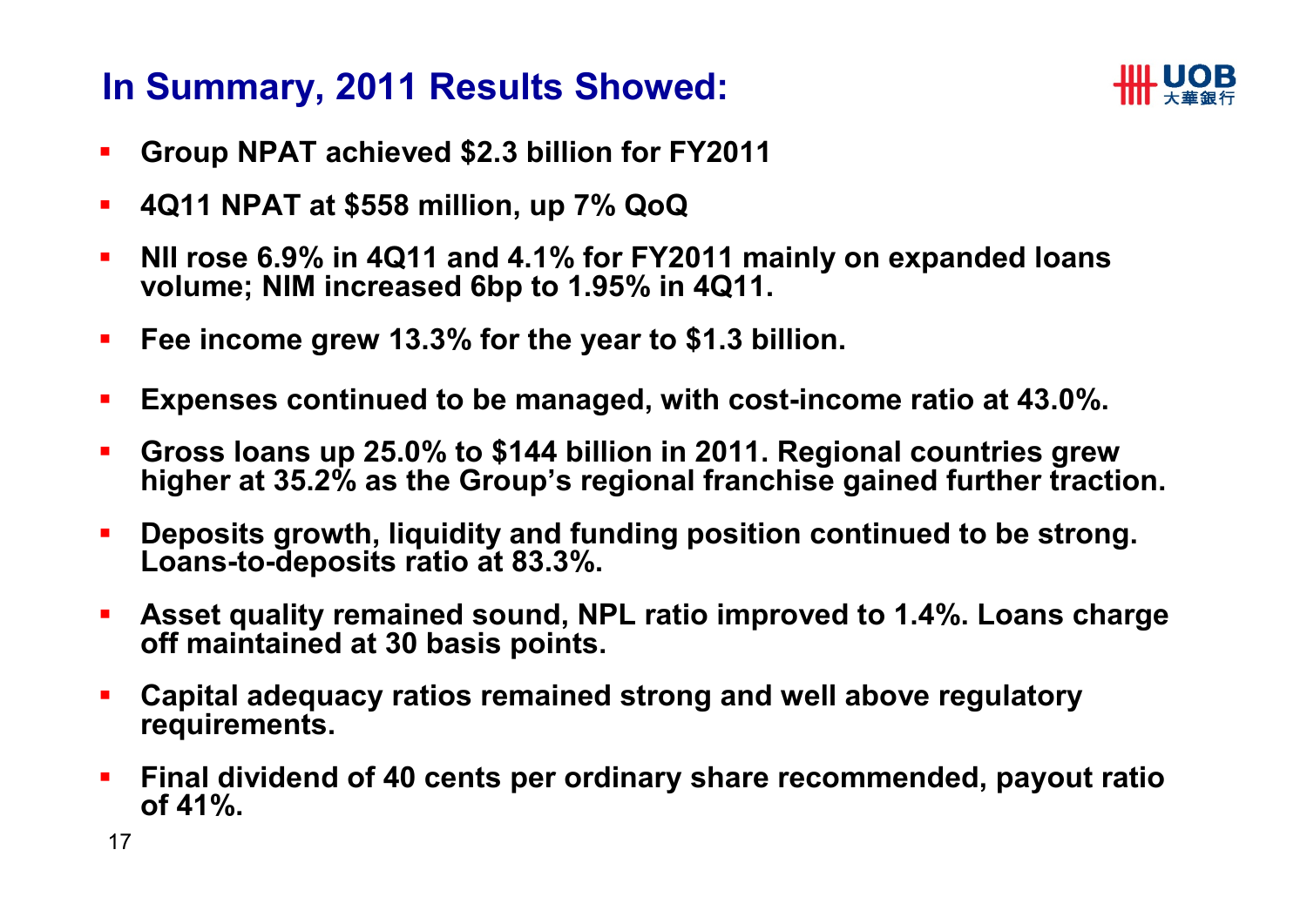# **Investment Securities**

![](_page_17_Picture_1.jpeg)

**Jun-11**

**Dec-11**

|                            | <b>Dec-11</b><br>$\mathsf{Sm}$ | JUIL-II<br>$\mathsf{S}_{\mathsf{m}}$ |
|----------------------------|--------------------------------|--------------------------------------|
| Debt securities – bank     |                                |                                      |
| Tier 1                     | 998                            | 1,336                                |
| Tier 2                     | 614                            | 760                                  |
| Senior/Other               | 1,791                          | 2,280                                |
|                            | 3,403                          | 4,377                                |
| Debt securities – non bank | 8,119                          | 8,031                                |
|                            | 11,523                         | 12,408                               |
| <b>Equity securities</b>   | 2,831                          | 3,038                                |
| Total                      | 14,354                         | 15,446                               |

|                           |               | <b>Dec-11</b>   |              | <b>Jun-11</b> |               |              |  |
|---------------------------|---------------|-----------------|--------------|---------------|---------------|--------------|--|
|                           | <b>Bank</b>   | <b>Non-bank</b> | <b>Total</b> | <b>Bank</b>   | Non-bank      | <b>Total</b> |  |
| <b>Exposures</b>          | $\mathsf{Sm}$ | $\mathsf{Sm}$   | \$m\$        | \$m\$         | $\mathsf{Sm}$ | \$m\$        |  |
| Singapore                 | 272           | 2,076           | 2,347        | 306           | 1,956         | 2,262        |  |
| <b>Other Asia Pacific</b> | 1,980         | 3,782           | 5,761        | 1,790         | 3,309         | 5,099        |  |
| Europe                    | 629           | 953             | 1,582        | 1,516         | 1,116         | 2,632        |  |
| <b>United States</b>      | 489           | 1,131           | 1,620        | 724           | 1,351         | 2,075        |  |
| Other                     | 34            | 178             | 212          | 40            | 300           | 341          |  |
| Total                     | 3,403         | 8,119           | 11,523       | 4,377         | 8,031         | 12,408       |  |

European bank exposure was pared down to \$629 million on disposals and CDS protection.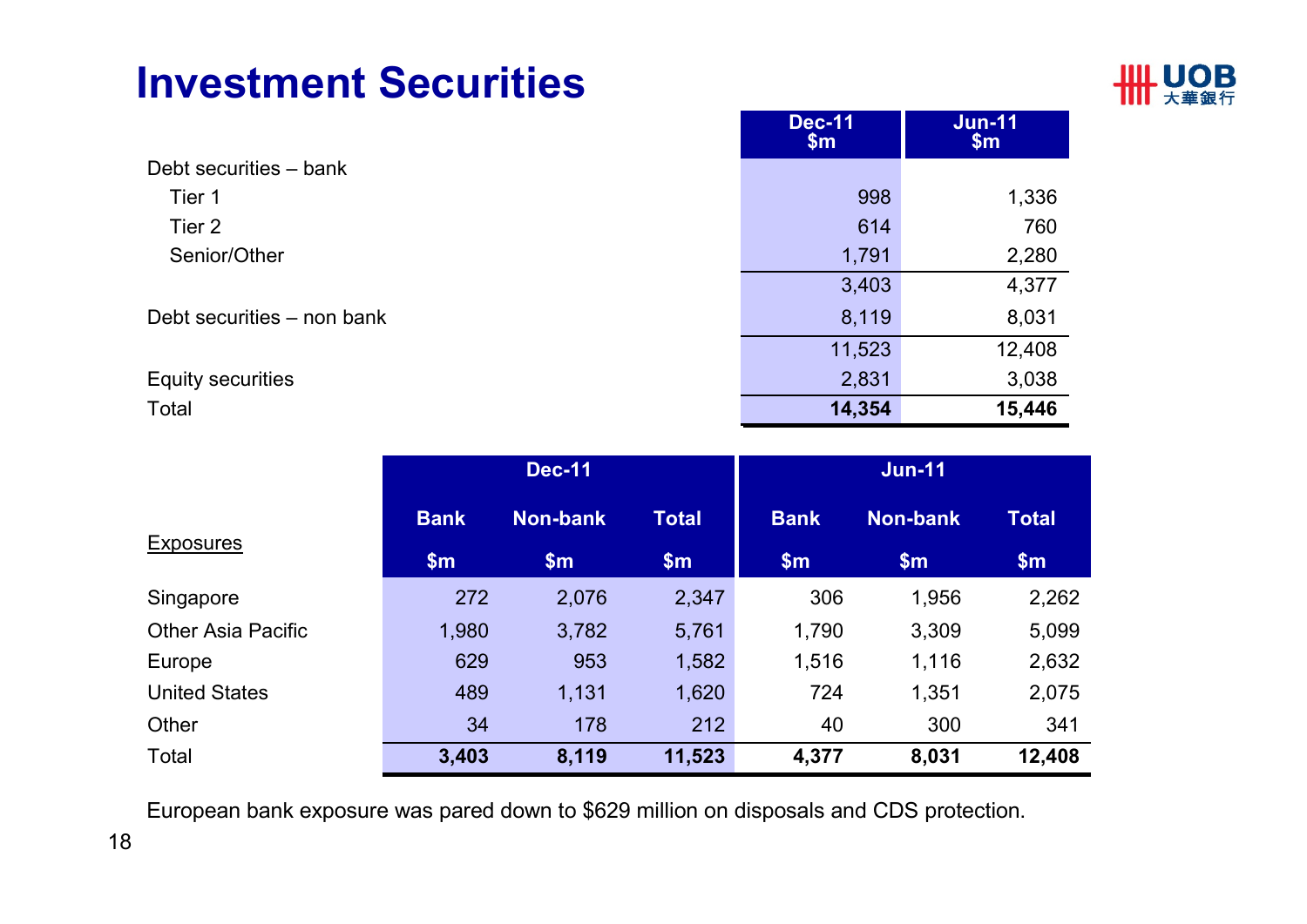## **Singapore – Summarised Income Statement**

![](_page_18_Picture_1.jpeg)

|                                    | 2011           | 2010  | $+$ /(-)      | <b>4Q11</b>   | <b>3Q11</b> | $+/(-)$       |
|------------------------------------|----------------|-------|---------------|---------------|-------------|---------------|
|                                    | $$^{\prime}$ m | \$'m  | $\frac{0}{0}$ | $\sqrt{\$'m}$ | \$'m        | $\frac{0}{0}$ |
| Net interest income                | 2,049          | 2,077 | (1.4)         | 537           | 499         | 7.6           |
| Fee and commission income          | 792            | 715   | 10.8          | 187           | 193         | (3.4)         |
| Other non-interest income          | 498            | 644   | (22.6)        | 85            | 116         | (26.4)        |
| <b>Total income</b>                | 3,339          | 3,436 | (2.8)         | 809           | 808         | 0.1           |
| Less: Total expenses               | 1,331          | 1,310 | 1.6           | 316           | 354         | (10.8)        |
| <b>Operating profit</b>            | 2,008          | 2,125 | (5.5)         | 493           | 454         | 8.6           |
| Less: Total impairment charges     | 260            | 250   | 3.7           | 100           |             | 50 > 100.0    |
| Add: Share of profit of associates | 92             | 122   | (24.5)        | 8             | 18          | (58.1)        |
| Core net profit before tax         | 1,840          | 1,996 | (7.8)         | 400           | 422         | (5.2)         |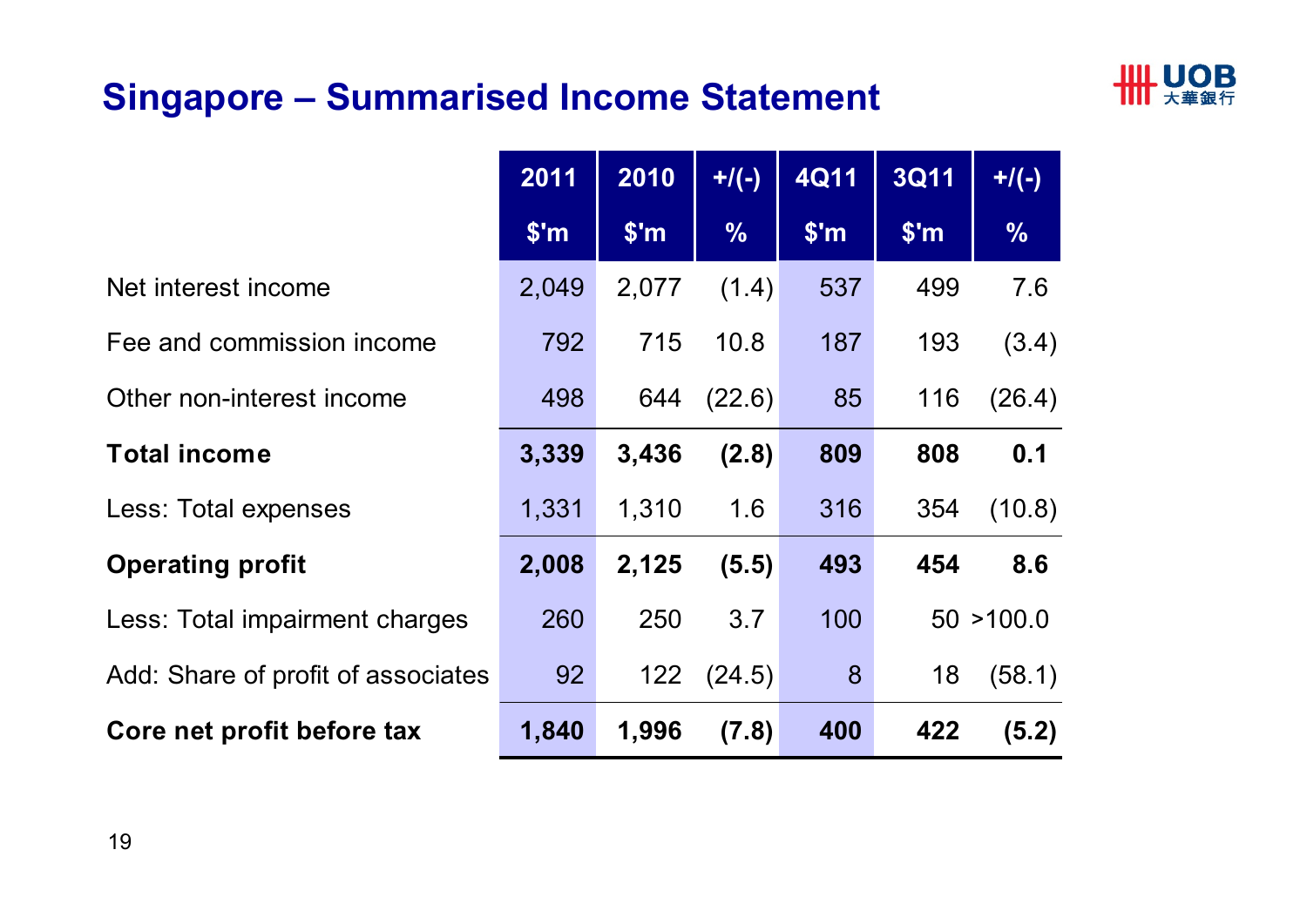## **Singapore – Key Financial Indicators**

![](_page_19_Picture_1.jpeg)

|                             | 2011          | 2010          | $+/(-)$ | <b>4Q11</b>   | <b>3Q11</b>   | $+$ /(-) |
|-----------------------------|---------------|---------------|---------|---------------|---------------|----------|
|                             | $\frac{1}{2}$ | $\frac{1}{2}$ | % pt    | $\frac{0}{0}$ | $\frac{0}{0}$ | % pt     |
| Net interest margin         | 1.52          | 1.68          | (0.16)  | 1.57          | 1.48          | 0.09     |
| Non-NII / Total income      | 38.6          | 39.5          | (0.9)   | 33.6          | 38.2          | (4.6)    |
| Expense / Total income      | 39.9          | 38.1          | 1.8     | 39.0          | 43.8          | (4.8)    |
| Customer loans (net) - \$'m | 90,483        | 73,729 22.7%  |         | 90,483        | 88,224        | 2.6%     |
| Customer deposits - \$'m    | 115,717       | 102,467 12.9% |         | 115,717       | 112,917       | 2.5%     |
| Loans / Deposits            | 78.2          | 72.0          | 6.2     | 78.2          | 78.1          | 0.1      |
| <b>NPL</b> ratio            | 0.8           | 1.1           | (0.3)   | 0.8           | 0.9           | (0.1)    |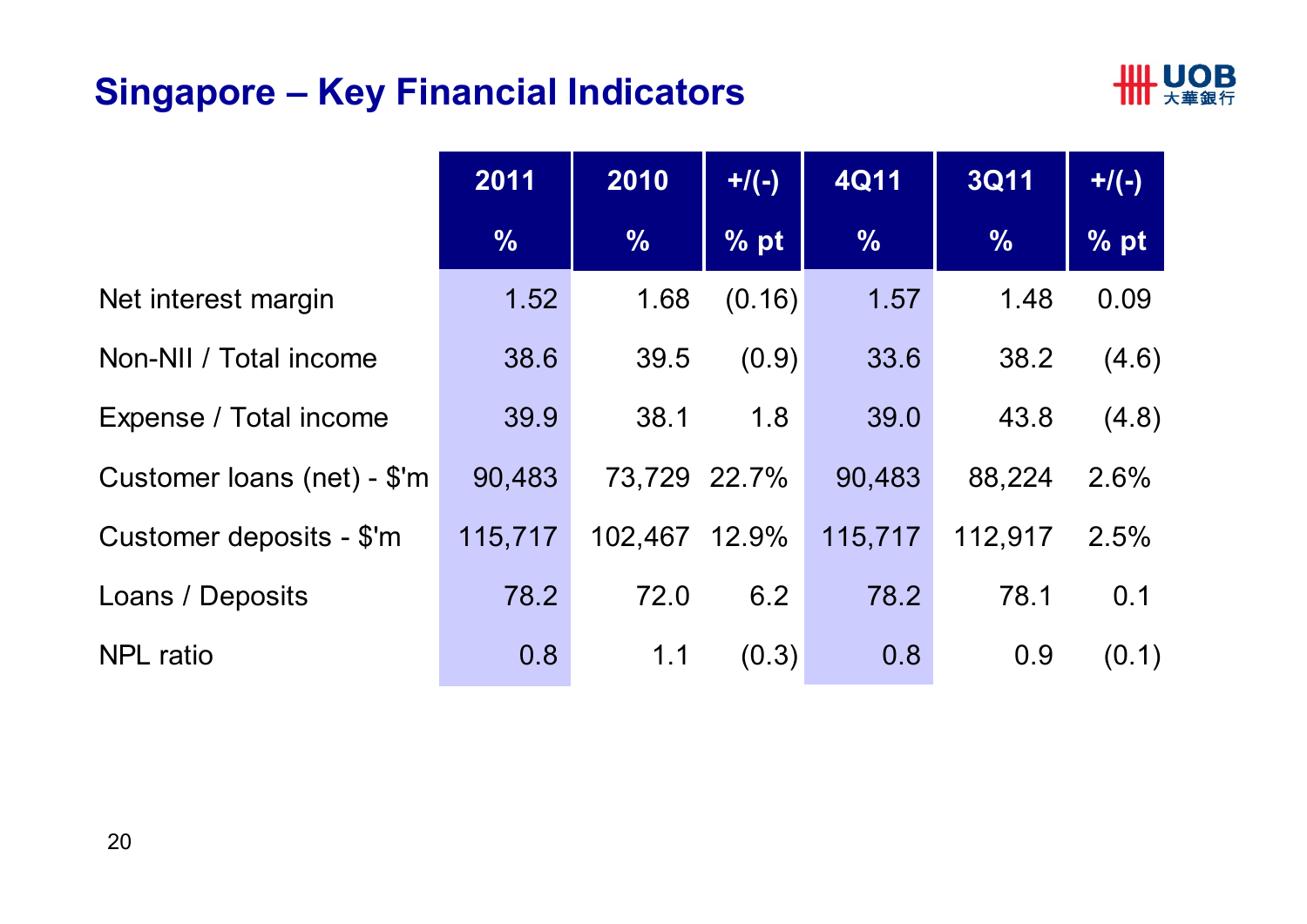#### **Malaysia – Summarised Income Statement**

![](_page_20_Picture_1.jpeg)

|                                    | 2011        | 2010        | $+$ /(-)      | <b>4Q11</b>  | <b>3Q11</b> | $+/(-)$       |
|------------------------------------|-------------|-------------|---------------|--------------|-------------|---------------|
|                                    | <b>RM'm</b> | <b>RM'm</b> | $\frac{0}{0}$ | <b>RM'm</b>  | <b>RM'm</b> | $\frac{0}{6}$ |
| Net interest income                | 1,355       | 1,163       | 16.5          | 366          | 346         | 5.8           |
| Fee and commission income          | 417         | 363         | 14.9          | 111          | 107         | 3.7           |
| Other non-interest income          | 173         | 147         | 17.7          | 55           |             | 22 > 100.0    |
| <b>Total income</b>                | 1,945       | 1,673       | 16.3          | 532          | 475         | 12.0          |
| Less: Total expenses               | 710         | 599         | 18.5          | 190          | 181         | 5.0           |
| <b>Operating profit</b>            | 1,235       | 1,074       | 15.0          | 342          | 294         | 16.3          |
| Less: Total impairment charges     | 170         | 173         | (1.7)         | 34           | 40          | (15.0)        |
| Add: Share of profit of associates | 35          | 36          | (2.8)         | $\mathbf{3}$ | 5           | (40.0)        |
| Net profit before tax              | 1,100       | 937         | 17.4          | 311          | 259         | 20.1          |
| Net profit before tax (S\$'m)      | 450         | 395         | 13.9          | 127          | 105         | 21.1          |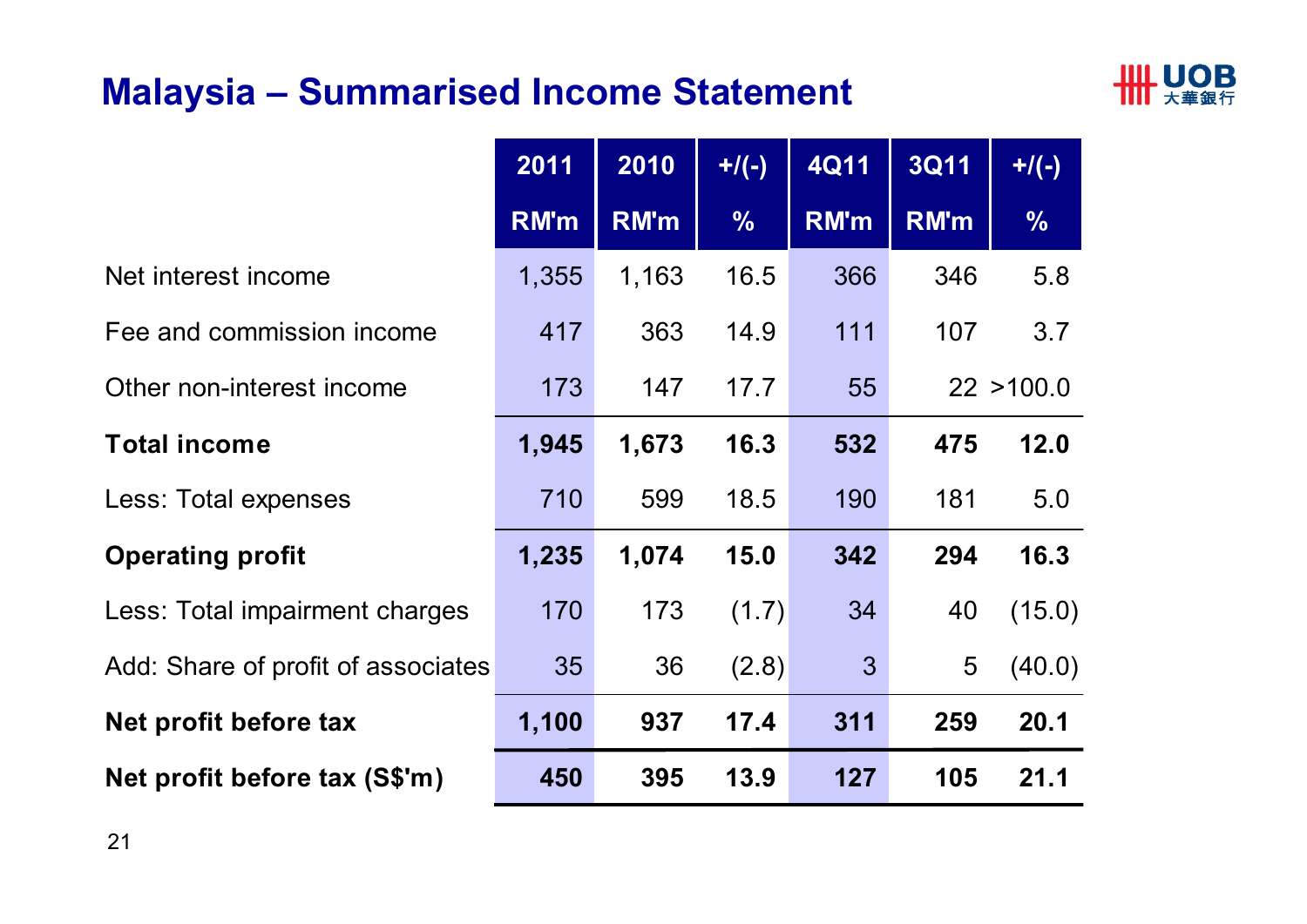#### **Malaysia – Key Financial Indicators**

![](_page_21_Picture_1.jpeg)

|                             | 2011          | 2010          | $+$ /(-) | <b>4Q11</b>   | <b>3Q11</b>   | $+/(-)$ |
|-----------------------------|---------------|---------------|----------|---------------|---------------|---------|
|                             | $\frac{1}{2}$ | $\frac{0}{0}$ | % pt     | $\frac{0}{6}$ | $\frac{0}{6}$ | % pt    |
| Net interest margin         | 2.59          | 2.87          | (0.28)   | 2.51          | 2.53          | (0.02)  |
| Non-NII / Total income      | 30.3          | 30.5          | (0.2)    | 31.2          | 27.2          | 4.0     |
| Expense / Total income      | 36.5          | 35.8          | 0.7      | 35.7          | 38.1          | (2.4)   |
| Customer loans (net) - RM'm | 49,636        | 35,901        | 38.3%    | 49,636        | 46,092        | 7.7%    |
| Customer deposits - RM'm    | 52,698        | 39,030        | 35.0%    | 52,698        | 47,251        | 11.5%   |
| Loans / Deposits            | 94.2          | 92.0          | 2.2      | 94.2          | 97.5          | (3.3)   |
| <b>NPL</b> ratio            | 1.7           | 2.4           | (0.7)    | 1.7           | 1.8           | (0.1)   |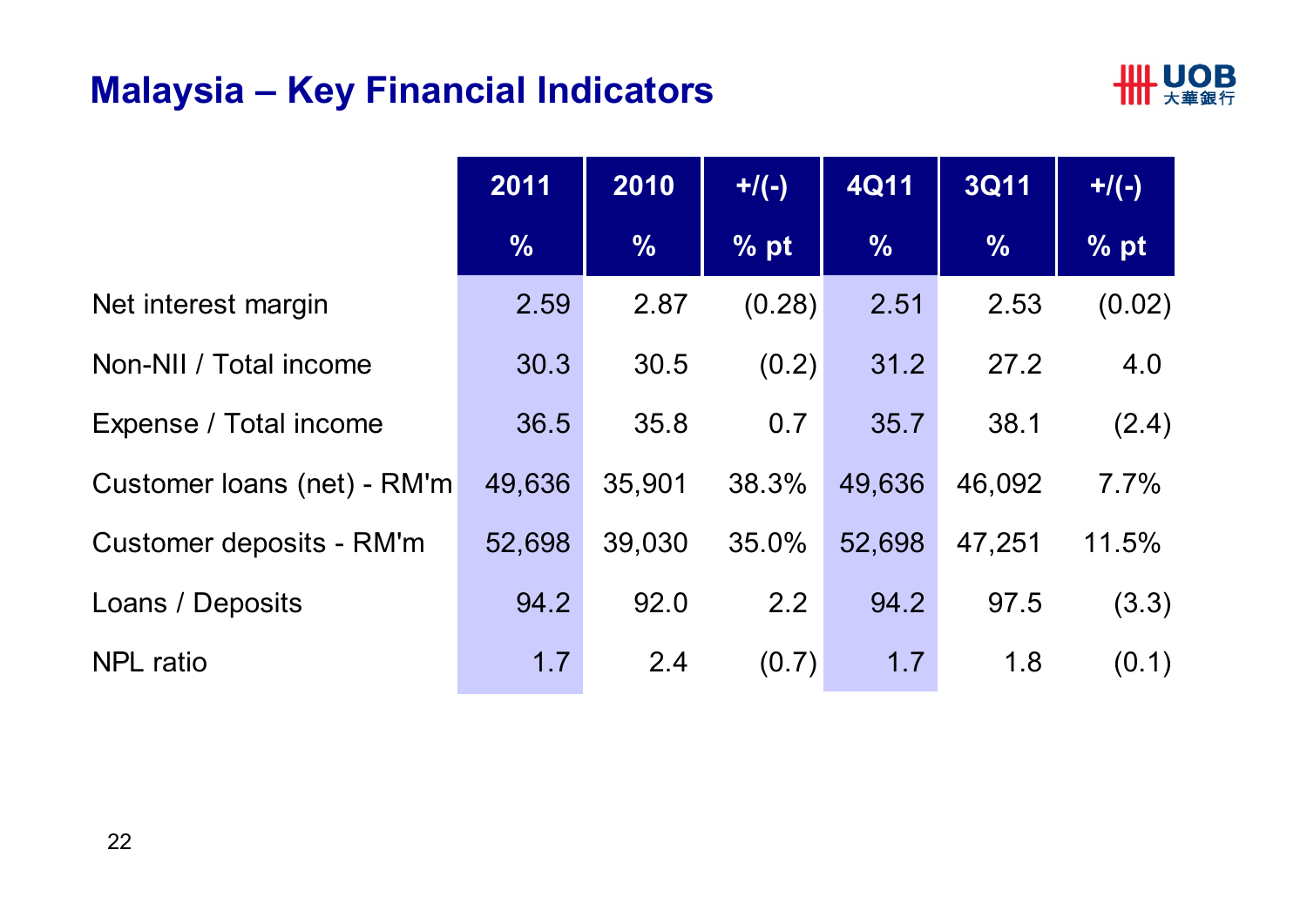#### **Thailand – Summarised Income Statement**

![](_page_22_Picture_1.jpeg)

|                                    | 2011         | 2010         | $+$ /(-)         | <b>4Q11</b>  | <b>3Q11</b> | $+$ /(-)      |
|------------------------------------|--------------|--------------|------------------|--------------|-------------|---------------|
|                                    | <b>THB'm</b> | <b>THB'm</b> | $\frac{0}{0}$    | <b>THB'm</b> | THB'm       | $\frac{0}{6}$ |
| Net interest income                | 8,183        | 6,977        | 17.3             | 2,240        | 2,075       | 8.0           |
| Fee and commission income          | 2,300        | 2,021        | 13.8             | 608          | 609         | (0.2)         |
| Other non-interest income          | 44           | 512          | (91.4)           | 66           | (3)         | >100.0        |
| <b>Total income</b>                | 10,527       | 9,510        | 10.7             | 2,914        | 2,681       | 8.7           |
| Less: Total expenses               | 7,596        | 6,442        | 17.9             | 2,129        | 1,928       | 10.4          |
| <b>Operating profit</b>            | 2,931        | 3,068        | (4.5)            | 785          | 753         | 4.2           |
| Less: Total impairment charges     | 1,515        | 1,048        | 44.6             | 789          | 219         | >100.0        |
| Add: Share of profit of associates | (186)        |              | $6$ ( $>100.0$ ) | (185)        |             | <b>NM</b>     |
| Net profit before tax              | 1,230        | 2,026        | (39.3)           | (189)        |             | 534 (>100.0)  |
| Net profit before tax (S\$'m)      | 50           | 87           | (41.8)           | (8)          |             | 22 (>100.0)   |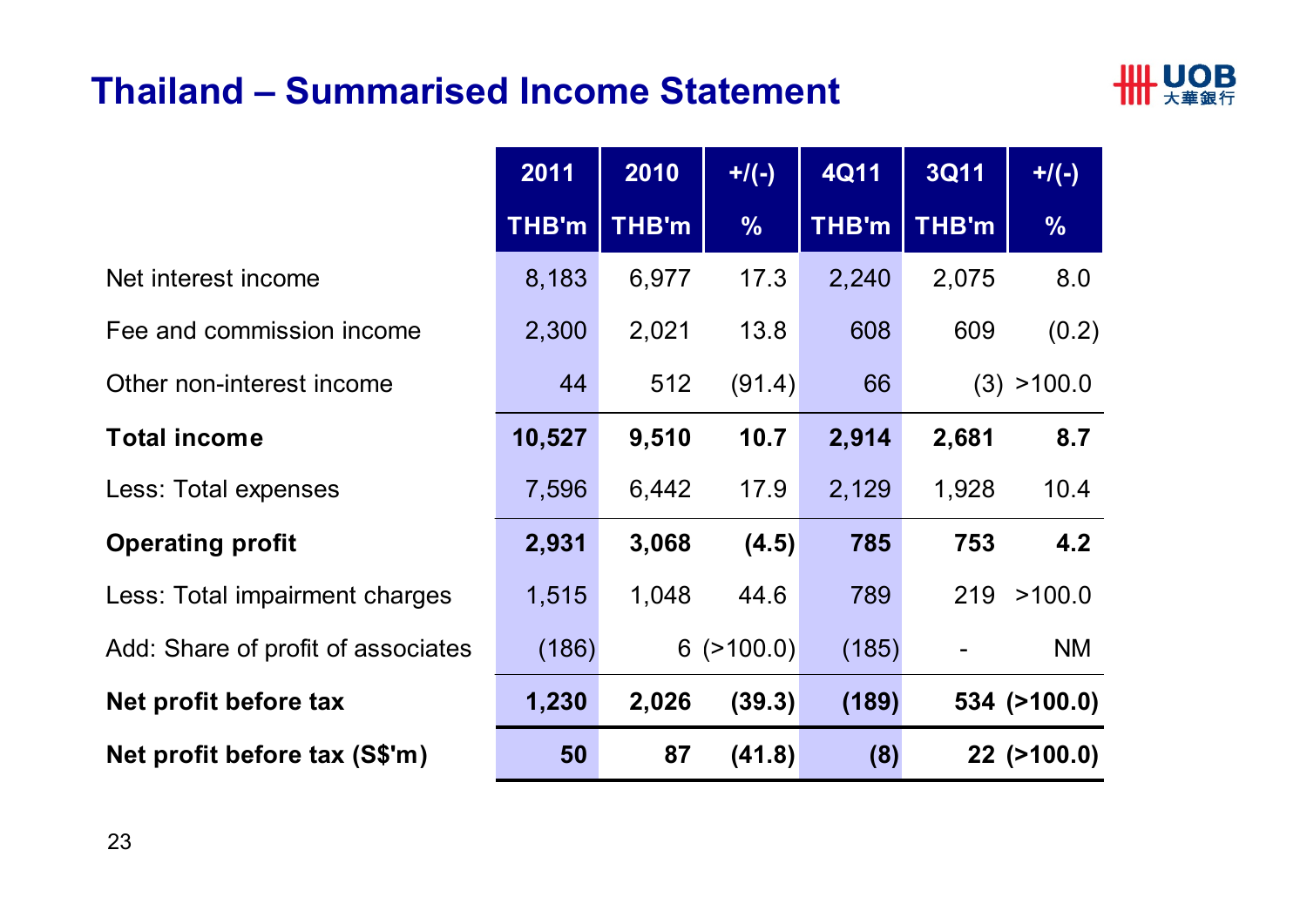#### **Thailand – Key Financial Indicators**

![](_page_23_Picture_1.jpeg)

|                              | 2011          | 2010          | $+$ /(-) | <b>4Q11</b>   | <b>3Q11</b>   | $+$ /(-) |
|------------------------------|---------------|---------------|----------|---------------|---------------|----------|
|                              | $\frac{1}{2}$ | $\frac{9}{6}$ | % pt     | $\frac{9}{6}$ | $\frac{0}{6}$ | % pt     |
| Net interest margin          | 3.28          | 3.45          | (0.17)   | 3.44          | 3.14          | 0.30     |
| Non-NII / Total income       | 22.3          | 26.6          | (4.3)    | 23.1          | 22.6          | 0.5      |
| Expense / Total income       | 72.2          | 67.7          | 4.5      | 73.1          | 71.9          | 1.2      |
| Customer Ioans (net) - THB'm | 183,880       | 158,439       | 16.1%    | 183,880       | 180,445       | 1.9%     |
| Customer deposits * - THB'm  | 169,006       | 153,172       | 10.3%    | 169,006       | 129,650       | 30.4%    |
| Loans / Deposits             | 108.8         | 103.4         | 5.4      | 108.8         | 139.2         | (30.4)   |
| <b>NPL</b> ratio             | 4.0           | 5.2           | (1.2)    | 4.0           | 3.8           | 0.2      |

\* UOB(Thai) offers bills of exchange to customers as an alternative deposit product, common in Thailand's market. This product serves as an alternative funding source and is reflected separately from deposits.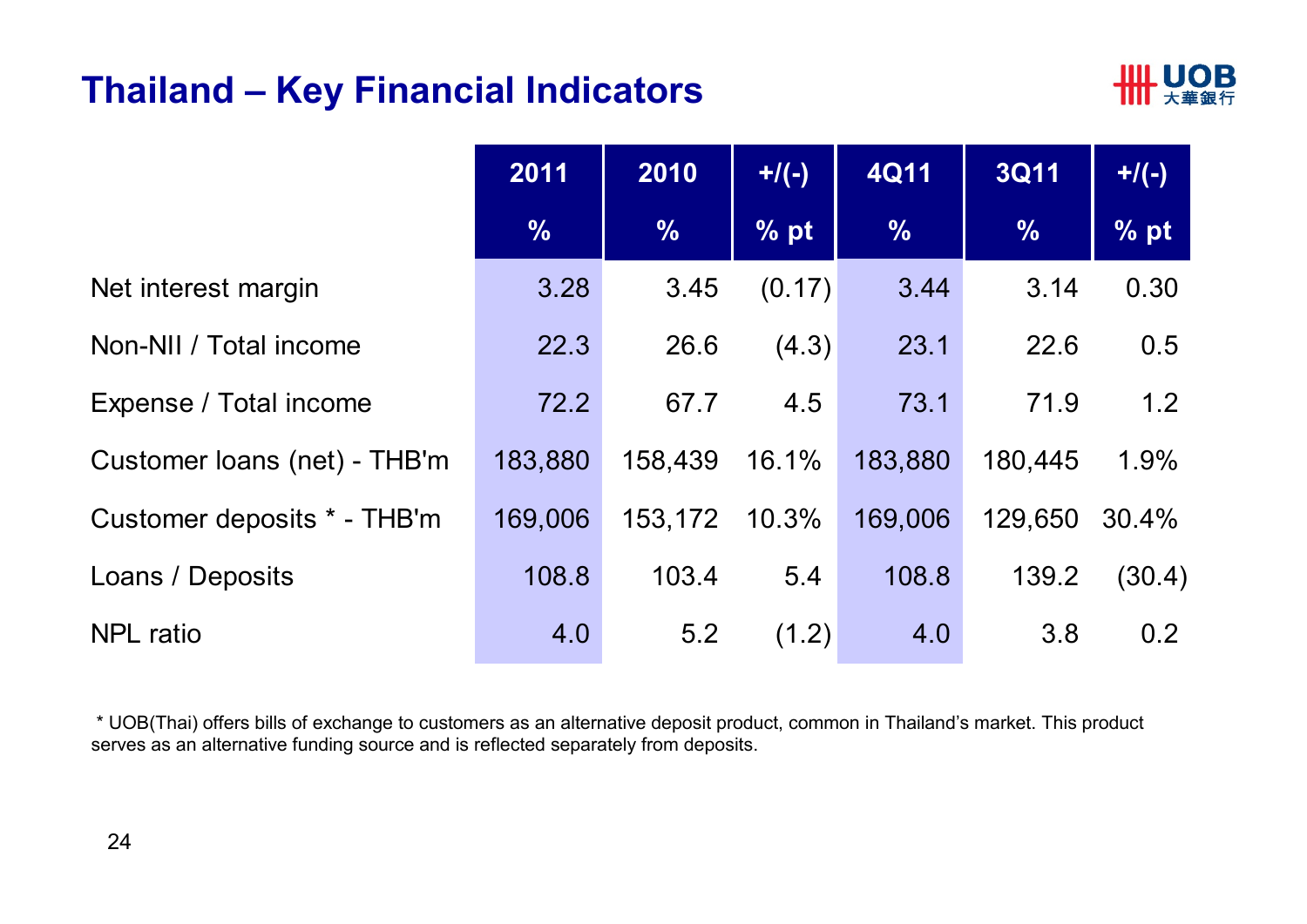#### **Indonesia – Summarised Income Statement**

![](_page_24_Picture_1.jpeg)

|                                | 2011         | 2010         | $+$ /(-)      | <b>4Q11</b>  | <b>3Q11</b>  | $+$ /(-)      |
|--------------------------------|--------------|--------------|---------------|--------------|--------------|---------------|
|                                | <b>IDR'b</b> | <b>IDR'b</b> | $\frac{0}{0}$ | <b>IDR'b</b> | <b>IDR'b</b> | $\frac{0}{0}$ |
| Net interest income            | 2,099        | 1,963        | 6.9           | 526          | 534          | (1.5)         |
| Fee and commission income      | 629          | 418          | 50.5          | 157          | 158          | (0.6)         |
| Other non-interest income      | 285          | 214          | 33.2          | 104          | 47           | >100.0        |
| <b>Total income</b>            | 3,013        | 2,595        | 16.1          | 787          | 739          | 6.5           |
| Less: Total expenses           | 1,737        | 1,349        | 28.8          | 488          | 424          | 15.1          |
| <b>Operating profit</b>        | 1,276        | 1,246        | 2.4           | 299          | 315          | (5.1)         |
| Less: Total impairment charges | 212          |              | 74 > 100.0    | 18           | 53           | (66.0)        |
| Net profit before tax          | 1,064        | 1,172        | (9.2)         | 281          | 262          | 7.3           |
| Net profit before tax (S\$'m)  | 151          | 175          | (13.6)        | 40           | 37           | 6.2           |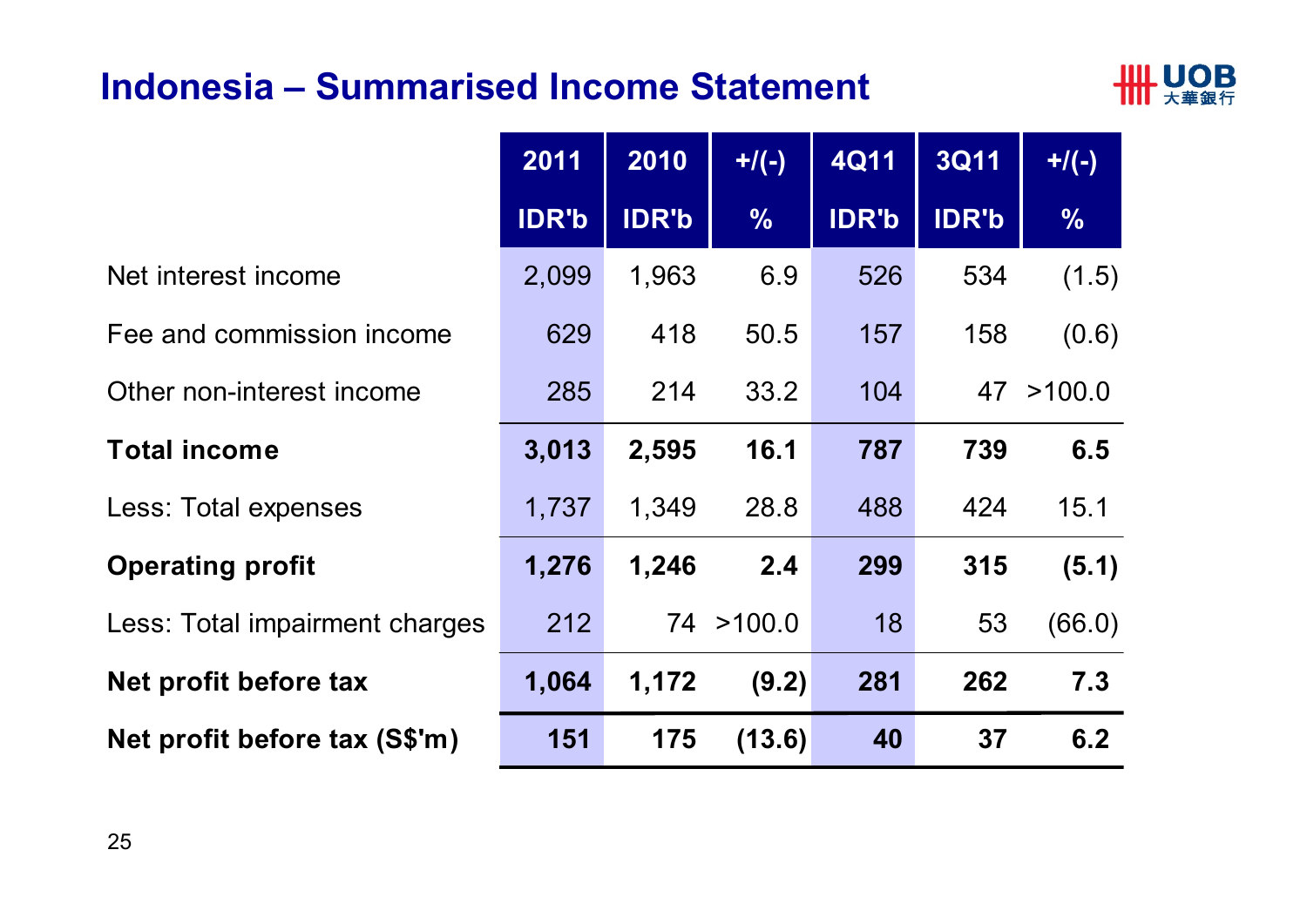## **Indonesia – Key Financial Indicators**

![](_page_25_Picture_1.jpeg)

|                              | 2011          | 2010          | $+$ /(-) | <b>4Q11</b>   | <b>3Q11</b>   | $+$ /(-) |
|------------------------------|---------------|---------------|----------|---------------|---------------|----------|
|                              | $\frac{0}{0}$ | $\frac{0}{0}$ | % pt     | $\frac{0}{0}$ | $\frac{0}{0}$ | $\%$ pt  |
| Net interest margin          | 5.20          | 6.40          | (1.20)   | 4.58          | 5.00          | (0.42)   |
| Non-NII / Total income       | 30.3          | 24.4          | 5.9      | 33.2          | 27.7          | 5.5      |
| Expense / Total income       | 57.7          | 52.0          | 5.7      | 62.0          | 57.4          | 4.6      |
| Customer loans (net) - IDR'b | 40,282        | 27,427        | 46.9%    | 40,282        | 37,227        | 8.2%     |
| Customer deposits - IDR'b    | 42,834        | 28,346        | 51.1%    | 42,834        | 39,769        | 7.7%     |
| Loans / Deposits             | 94.0          | 96.8          | (2.8)    | 94.0          | 93.6          | 0.4      |
| <b>NPL</b> ratio             | 1.4           | 2.0           | (0.6)    | 1.4           | 1.6           | (0.2)    |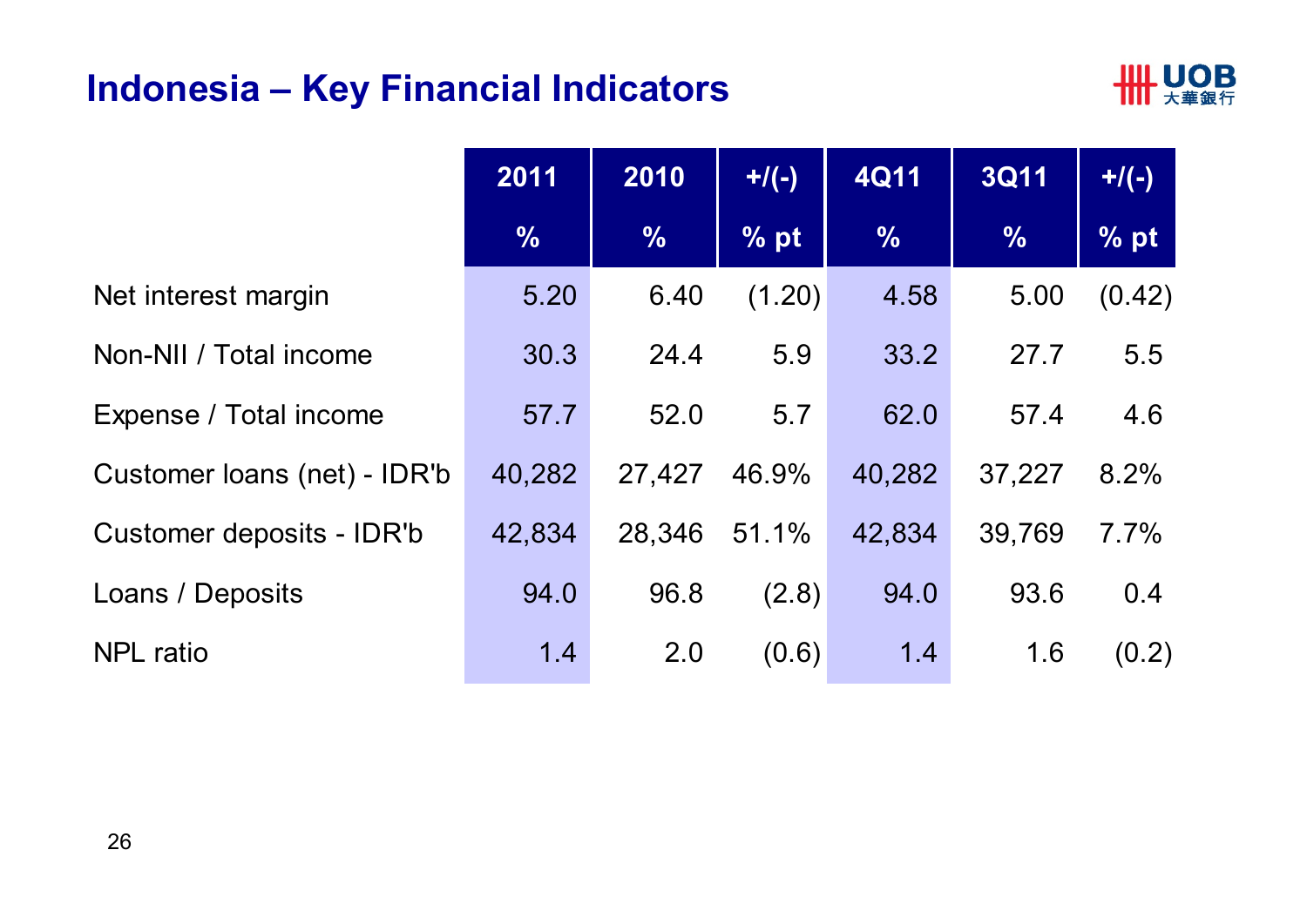#### **Greater China – Summarised Income Statement**

![](_page_26_Picture_1.jpeg)

|                                    | 2011            | 2010  | $+$ /(-)      | <b>4Q11</b>    | 3Q11  | $+/(-)$       |
|------------------------------------|-----------------|-------|---------------|----------------|-------|---------------|
|                                    | S\$'m           | S\$'m | $\frac{0}{0}$ | <b>S\$'m</b>   | S\$'m | $\frac{0}{0}$ |
| Net interest income                | 176             | 97    | 80.5          | 58             | 51    | 13.0          |
| Fee and commission income          | 67              | 42    | 59.1          | 20             | 16    | 28.2          |
| Other non-interest income          | 80              | 88    | (9.0)         | 24             | 3     | >100.0        |
| <b>Total income</b>                | 323             | 227   | 41.9          | 102            | 71    | 44.6          |
| Less: Total expenses               | 164             | 115   | 43.0          | 49             | 39    | 23.1          |
| <b>Operating profit</b>            | 158             | 112   | 40.9          | 53             | 31    | 72.0          |
| Less: Total impairment charges     | $5\overline{)}$ | 8     | (34.0)        | $\overline{7}$ | 5     | 50.7          |
| Add: Share of profit of associates | (5)             |       | 1(>100.0)     | (1)            | (1)   | 1.4           |
| Net profit before tax              | 147             | 105   | 40.1          | 45             | 25    | 78.7          |